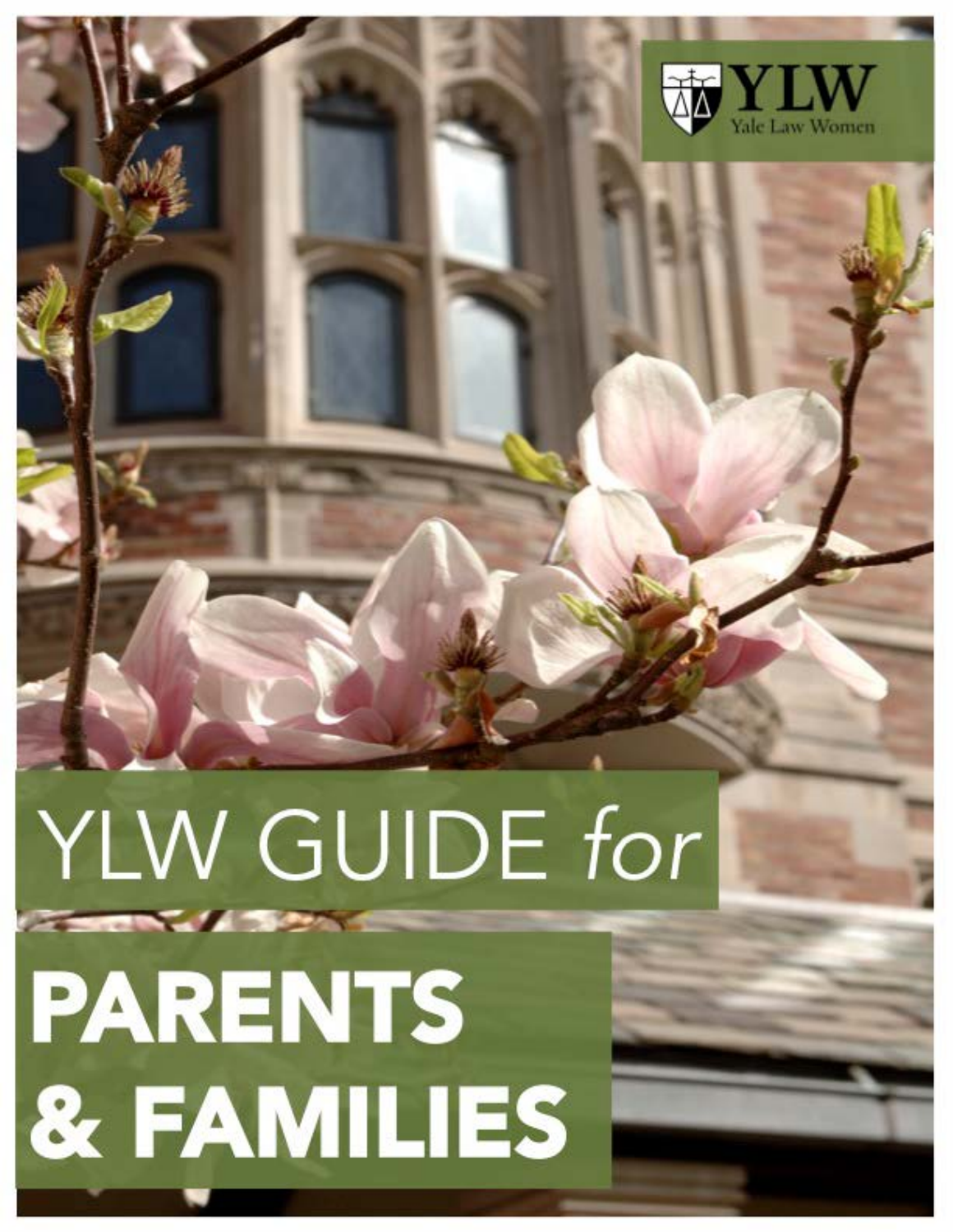## **CONTENTS**

| 1.      |                 |                                                                  |  |  |  |
|---------|-----------------|------------------------------------------------------------------|--|--|--|
| $2_{-}$ |                 |                                                                  |  |  |  |
|         | a.              |                                                                  |  |  |  |
|         | b.              |                                                                  |  |  |  |
|         | $\mathcal{C}$ . |                                                                  |  |  |  |
|         | d.              |                                                                  |  |  |  |
|         | e <sub>1</sub>  |                                                                  |  |  |  |
|         | f.              |                                                                  |  |  |  |
|         | g.              |                                                                  |  |  |  |
|         | h.              |                                                                  |  |  |  |
|         |                 |                                                                  |  |  |  |
|         | a.              |                                                                  |  |  |  |
|         | b.              |                                                                  |  |  |  |
|         | $\mathcal{C}$ . |                                                                  |  |  |  |
|         | d.              | Resources at YLS: Nursing Areas and Changing Tables 19           |  |  |  |
|         | e.              |                                                                  |  |  |  |
|         | $f_{\cdot}$     |                                                                  |  |  |  |
|         | g.              |                                                                  |  |  |  |
|         | h.              |                                                                  |  |  |  |
|         | i.              |                                                                  |  |  |  |
|         | j.              |                                                                  |  |  |  |
|         | k.              |                                                                  |  |  |  |
|         | 1.              |                                                                  |  |  |  |
|         |                 | m. Know Your Rights: Title IX and Pregnant/Parenting Students 26 |  |  |  |
|         |                 |                                                                  |  |  |  |
|         | a.              |                                                                  |  |  |  |
|         | $\mathbf{b}$ .  |                                                                  |  |  |  |
|         | c.              |                                                                  |  |  |  |
|         |                 |                                                                  |  |  |  |
| 5.      |                 |                                                                  |  |  |  |

This Guide was prepared by members of the 2013-2014 YLW Publications Committee: Dwayne Betts, Rose Goldberg, Kathryn Loomis, Ginny McCalmont, Jessi Samuels, and Sonia Steinway.

Yale Law Women creates student guides to facilitate collaborative learning, encourage transparency, and increase access to institutional knowledge. As such, this guide is exclusively for use by members of the Yale Law School community. Any external circulation or commercial uses are strictly prohibited.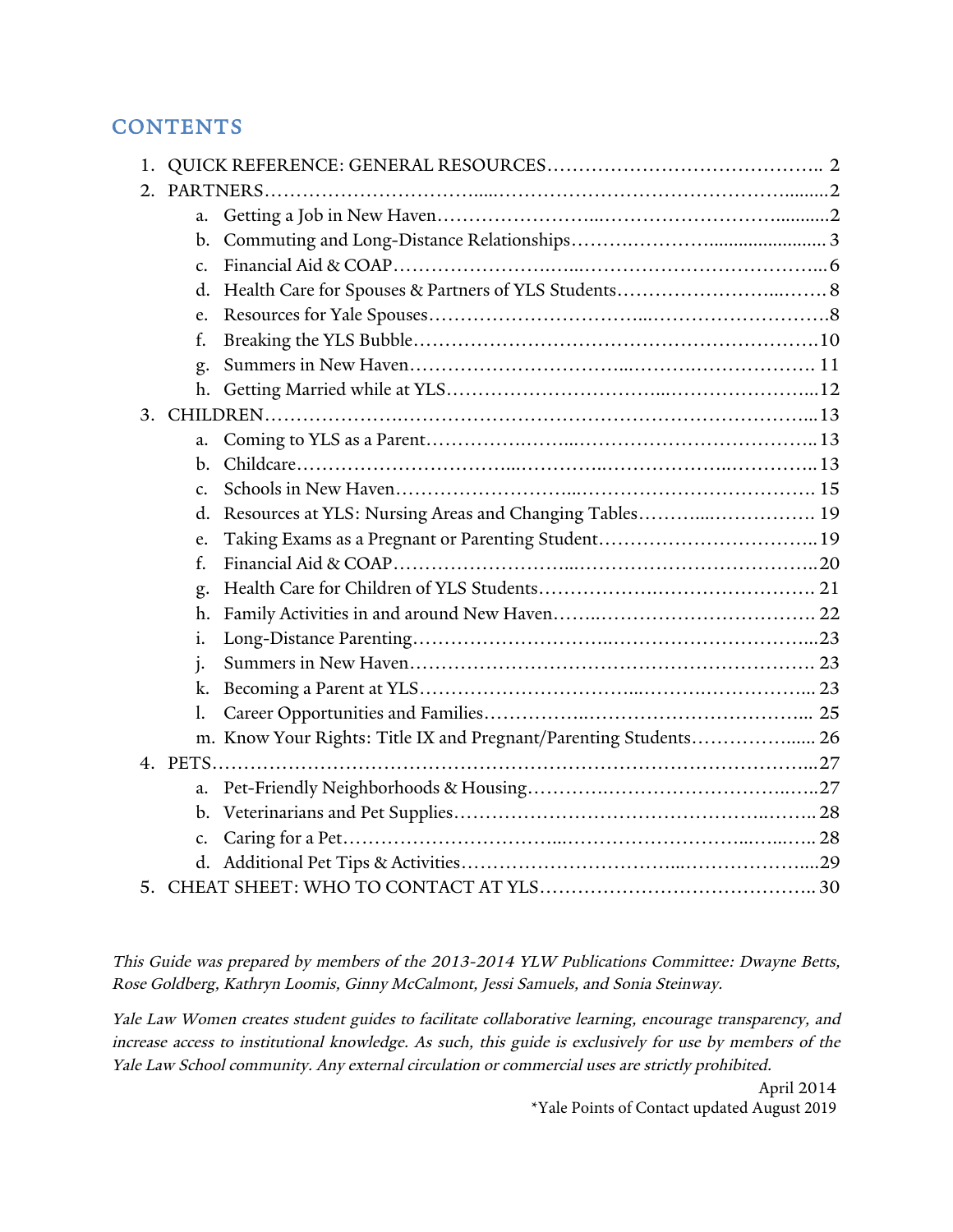Yale Law Women is pleased to bring you the YLW Guide for Parents and Families. This Guide includes helpful information for any YLS student seeking to balance her or his time at the law school with obligations to people (and pets!) outside the halls of 127 Wall Street. Whether you come to YLS with a significant other or as a parent, are thinking about getting married or having a child while in law school, or just want to learn how to navigate New Haven with a furry friend, we hope the information and advice contained in these pages will be of use to you.

## 1. Quick Reference: General Resources

The Law School Office of Student Affairs maintains a website for students with families: http://www.law.yale.edu/studentlife/StudentswithFamilies.htm.

Yale University also has a website dedicated to work-life balance issues, including adoption, childcare, caring for young children, and pregnancy: http://www.yale.edu/hronline/worklife/family\_gateway.html.

The Graduate School's McDougal Center has a family life website, including a calendar of family-friendly events at the university and around New Haven: http://www.yale.edu/graduateschool/studentLife/family.html.

kidHaven is a website that compiles lots of good information and events for families in the New Haven area: http://kidhaven.com/.

## 2. Partners

Many students seek to balance their time in law school with a commitment to a significant other—either one who also made the move to New Haven, or one who is located somewhere else in the country (or the world). This section provides information to students and their significant others in both situations.

#### a. Getting a Job in New Haven

Students who contemplate moving to New Haven with a significant other in tow often have serious concerns about their partner's ability to pursue or continue a career in New Haven. Fortunately, Connecticut is fairly small (and therefore commutable), and there are a number of employment opportunities in the region. In addition to the job market in New Haven proper, Hartford is approximately 40-50 minutes away (by car), Stamford is about 50 minutes away (by car or train), and New York City is about 2 hours away by train.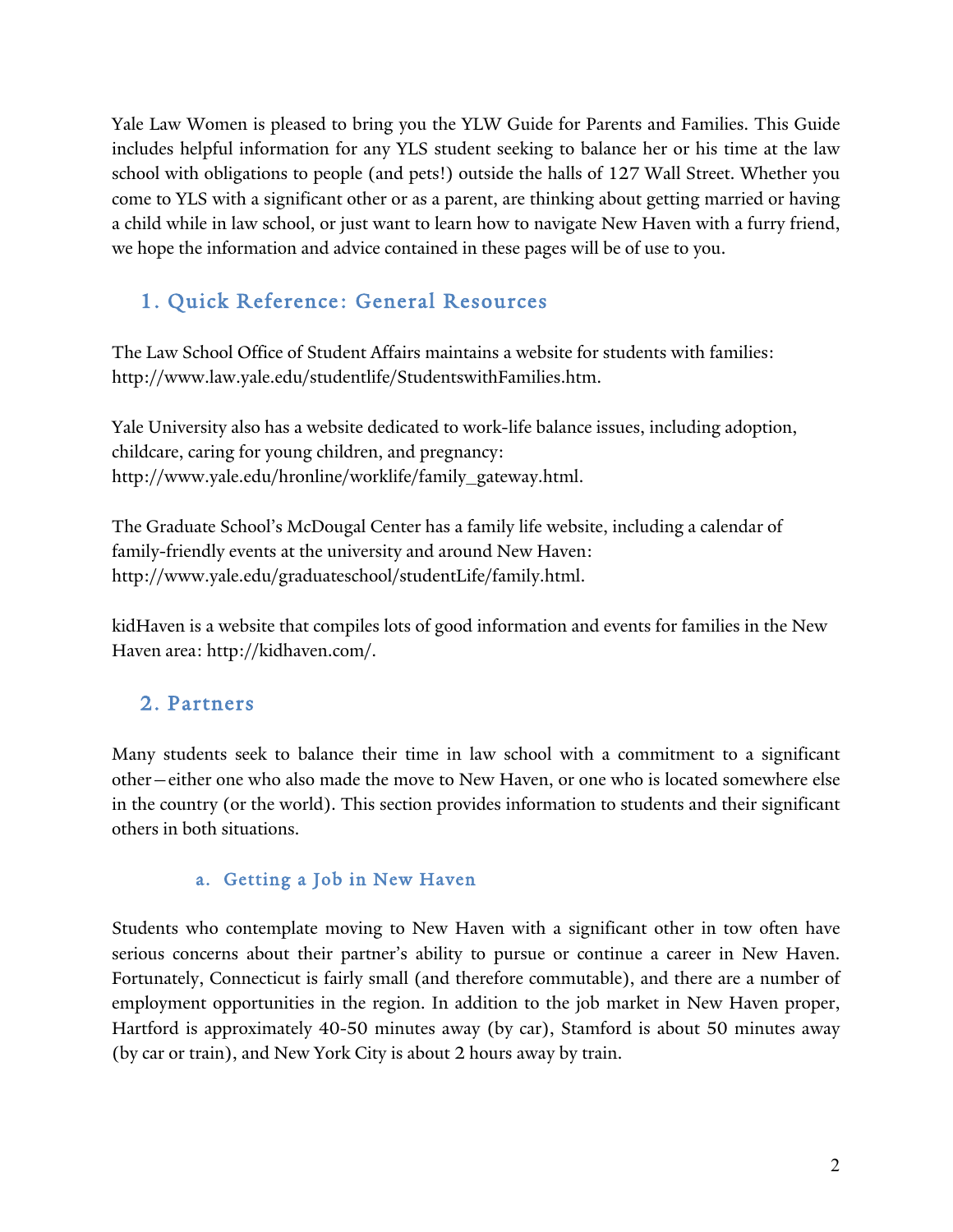Yale University is one of New Haven's largest employers and hires people in a wide variety of positions. The university maintains two human resources offices: one for its library system and one for the rest of the university. To search for and apply for jobs online, visit: www.yale.edu/jobs. The library's employment site is available at: www.library.yale.edu/lhr. Note that each September the Graduate Center holds a networking and orientation event for the significant others of Yale graduate students; in addition to introducing significant others to a community of similarly-situated people in New Haven, the orientation includes information on how to apply for jobs at Yale.

In addition to large sites like www.careerbuilder.com and www.hotjobs.com, other resources for finding jobs in the area include:

- New Haven City Job Listings, available at: www.cityofnewhaven.com (under the Government section).
- New Haven County Jobs, available at: www.newhavencountyjobs.com.
- Connecticut's Job Bank, available at: www.jobcentral.org/ct.

## b. Commuting and Long-Distance Relationships

Many students enroll at Yale Law School while in committed, long-term relationships and are able to successfully maintain those relationships while navigating their legal education. Some couples, whether married or not, choose to make a long-distance arrangement work rather than completely relocating to New Haven. Others will decide to commute to and/or from New Haven, so that they spend parts of each week together. While it can be challenging at times, students have developed all sorts of strategies to coordinate visits, make new friends in New Haven as a couple, figure out how to make the commute tolerable, and still find enough time for studying and participating in extracurricular activities.

#### Travel Logistics

Many students at YLS coordinate visits while in long-distance relationships, whether their partners are in New York, DC, or as far away as California. Travel can get pricey, especially on a student budget, but students have developed creative strategies for managing both their relationships and their budgets.

A relatively common arrangement among students in long-distance relationships at YLS is for the student's partner to live in New York. New Haven has convenient and frequent train service to New

#### **TRAIN STATIONS IN NEW HAVEN**

- Union Station 50 Union Avenue
	- o From the law school, a 10-minute drive and a 25-minute walk.
	- o Red Line Yale shuttle runs from near YLS (corner of College & Wall) to Union Station.
- o Taxis from around the law school cost \$10-\$12.
- New Haven-State Street Station 259 State Street
	- o Less than a 15-minute walk from campus.
	- o Fewer trains than Union Station, but much easier to get to.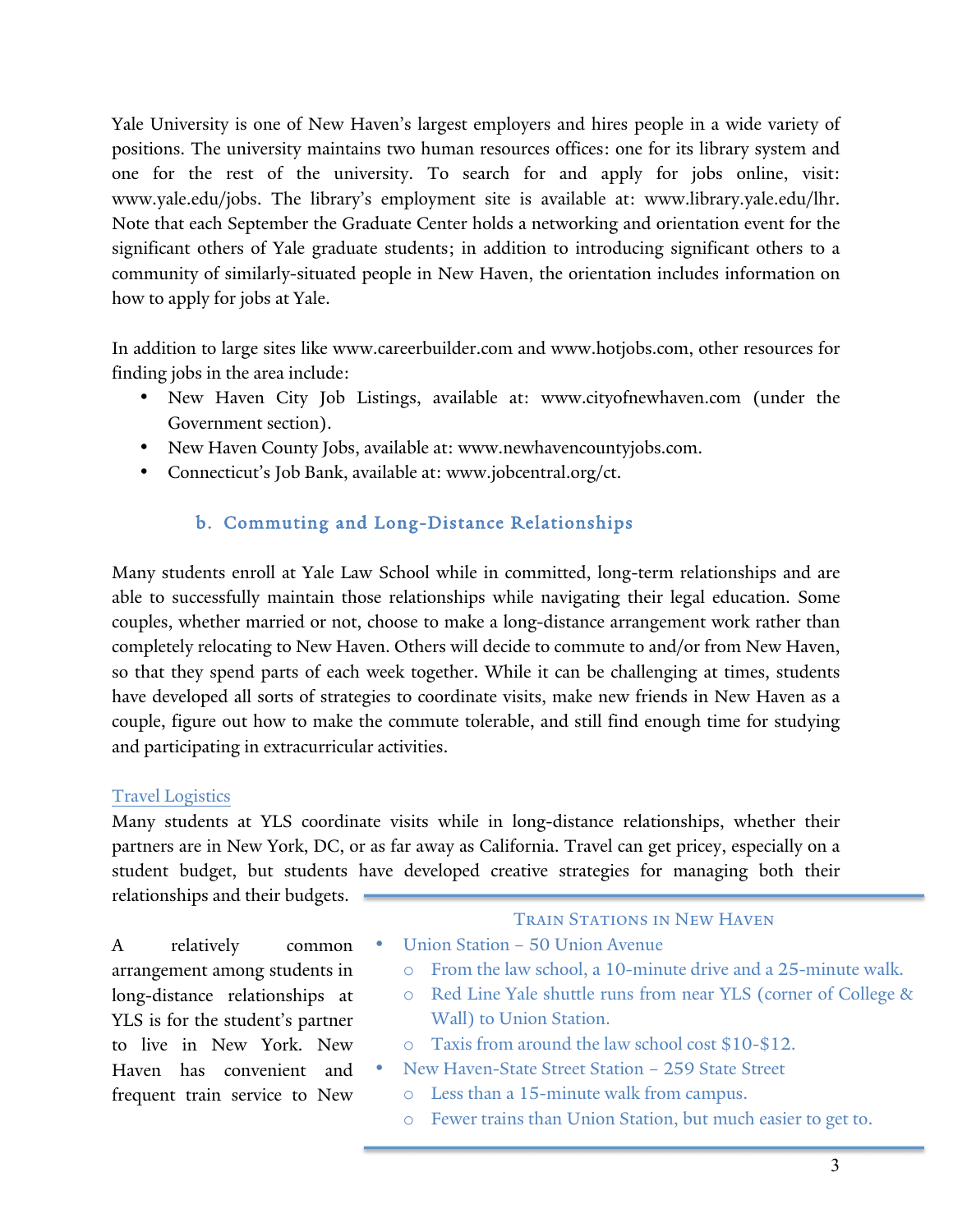York City on the Metro-North Railroad. A one-way ticket to New York from New Haven's Union Station costs \$16.25 during off-peak hours and \$21.50 during peak hours. Packages of "10-Trip Tickets" are available at a discounted rate for people who plan to take Metro-North to New York on a regular basis.<sup>1</sup>

Amtrak also runs several trains a day that pass through Union Station. These trains run up and down the Northeast Corridor from Boston to D.C., and north to Hartford and Springfield as well. The Vermonter, which runs from D.C. to St. Alban's, Vermont, passes through New Haven in each direction once daily. These Amtrak options make it relatively easy for students in longdistance relationships to travel to see their partners in Boston, Philadelphia, or D.C. If booked last minute, tickets are quite expensive, but tickets are significantly cheaper if booked in advance. A one-way ticket to D.C. booked at least a month in advance costs \$63. Some students have enrolled with the Amtrak Guest Rewards Program (and credit card), which allows you to gain points via everyday purchases that are redeemable for train travel.

#### Airports for Traveling to and from New Haven

- Hartford, CT Bradley International Airport
	- o Approximately sixty minutes from New Haven by car.
	- o Accessible by train/bus combo (Amtrak shuttle and the Bradley Flyer) (\$29 round trip).
	- o Accessible by CT Limo Service (\$60-\$100 round trip).
- New York City Airports La Guardia, JFK, Newark
	- o Travel time from campus varies widely with traffic.
	- o Accessible by CT Limo Service (\$130-\$180 round trip).
	- o Amtrak runs from New Haven's Union Station to Newark International Airport.
		- **Trip takes approximately 2.5 hours.**
		- ! Can cost as little as \$35 one-way if booked in advance.
	- o Accessible from New York by subway (JFK) and airport shuttle buses from train stations.
		- ! From New Haven, take Metro North to New York and then get to airport.
		- **Trip can take anywhere from 2.5-3.5 hours.**
- New Haven, CT Tweed Regional Airport
	- o Four flights daily on US Airways to Philadelphia (connections to points beyond).
	- o Can be relatively expensive compared to Hartford.
	- o Can be hard to get re-booked after delays and/or cancellations.

While New Haven is very convenient for train travel to destinations in the northeast, the Elm City is not well situated for air travel. Most students fly out of Hartford or New York. During

<sup>&</sup>lt;sup>1</sup> For additional information, see http://as0.mta.info/mnr/schedules/sched form.cfm.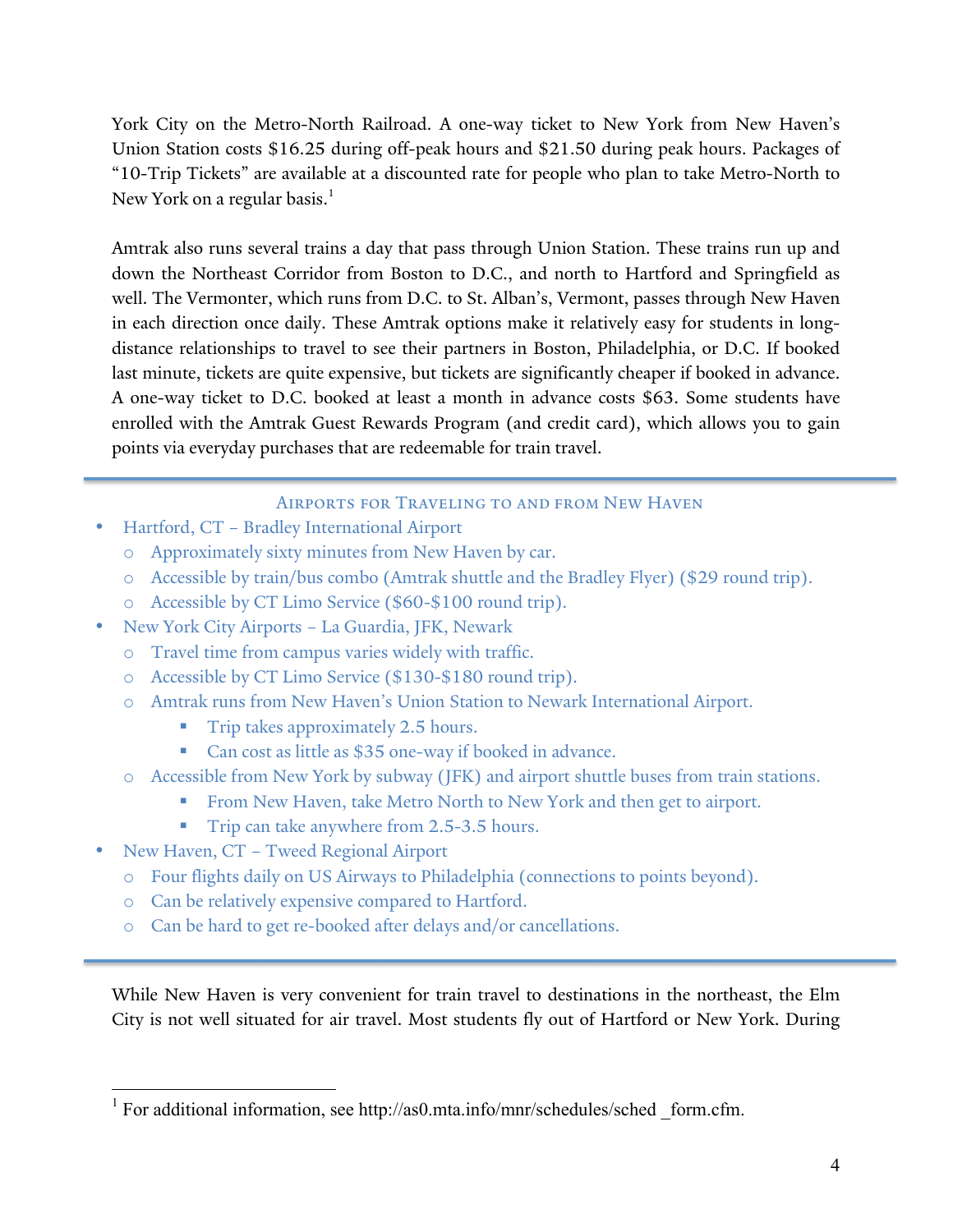popular travel times (i.e., before and after breaks), students often share rides to and from airports. Booking early will usually make air travel much cheaper.

#### Balancing Life at YLS and a Long-Distance Relationship

Balancing a long-distance relationship and social engagements at YLS can be tricky, especially during 1L fall as students meet their peers and adjust to being in New Haven. But not to worry! Many students are in serious, long-distance relationships—there are ways to make it work, and it can be relatively easy to find others who are in similar situations. Students in long-distance relationships have developed a variety of strategies for balancing YLS social lives with their relationships, such as:

- Getting to know other students in serious relationships.
- Planning ahead to spend time with classmates during the week and partner on weekends.
- Being upfront about the fact that getting to know your peers can be an important part of professional school.
- Staying connected—for example by having a "movie night" where you watch the same movie together while FaceTiming, or talking on the phone frequently so you don't constantly feel the need to catch up.
- Setting aside certain windows of the weekend (or whenever you are together) to be worktime for both partners, so you still have work-free time with your significant other.
- Choosing classes to make travel and visiting easier.
- Hanging in there—it gets easier as you spend less time in class and you get to know people!

#### Commuting to/from New Haven

Some YLSers don't live in New Haven, or their partners live here but work somewhere else. New York City is a popular alternative, for obvious reasons (the restaurants, the style, oh, and the short commute). Here are some tips for managing this double-location strategy:

- If you're going back and forth more than twice a week on MetroNorth, look into monthly passes—they are significantly cheaper than paying full price each way. Anyone who goes to NYC with regularity should buy 10-ride passes rather than individual ones.
- The worst part of getting to/from NYC is actually getting to/from Union Station in New Haven. Some things that make it better: the Yale Red line goes to Union Station and stops at College and Wall. During peak times, you can take trains to/from New Haven-State Street, which is a 10-minute walk from YLS. While carpooling to and from the city (via the Wall, for instance) is an option, the trains are convenient.
- To maximize your efficiency doing homework on the road, avoid tethering your iPhone to your laptop. Not having internet (or looking at a small screen) reduces distractions. Also, don't forget headphones! MetroNorth can be loud.
- Keeping your overall student activity level low will probably help with the logistics of commuting. If you're going to spend a significant amount of time out of New Haven, you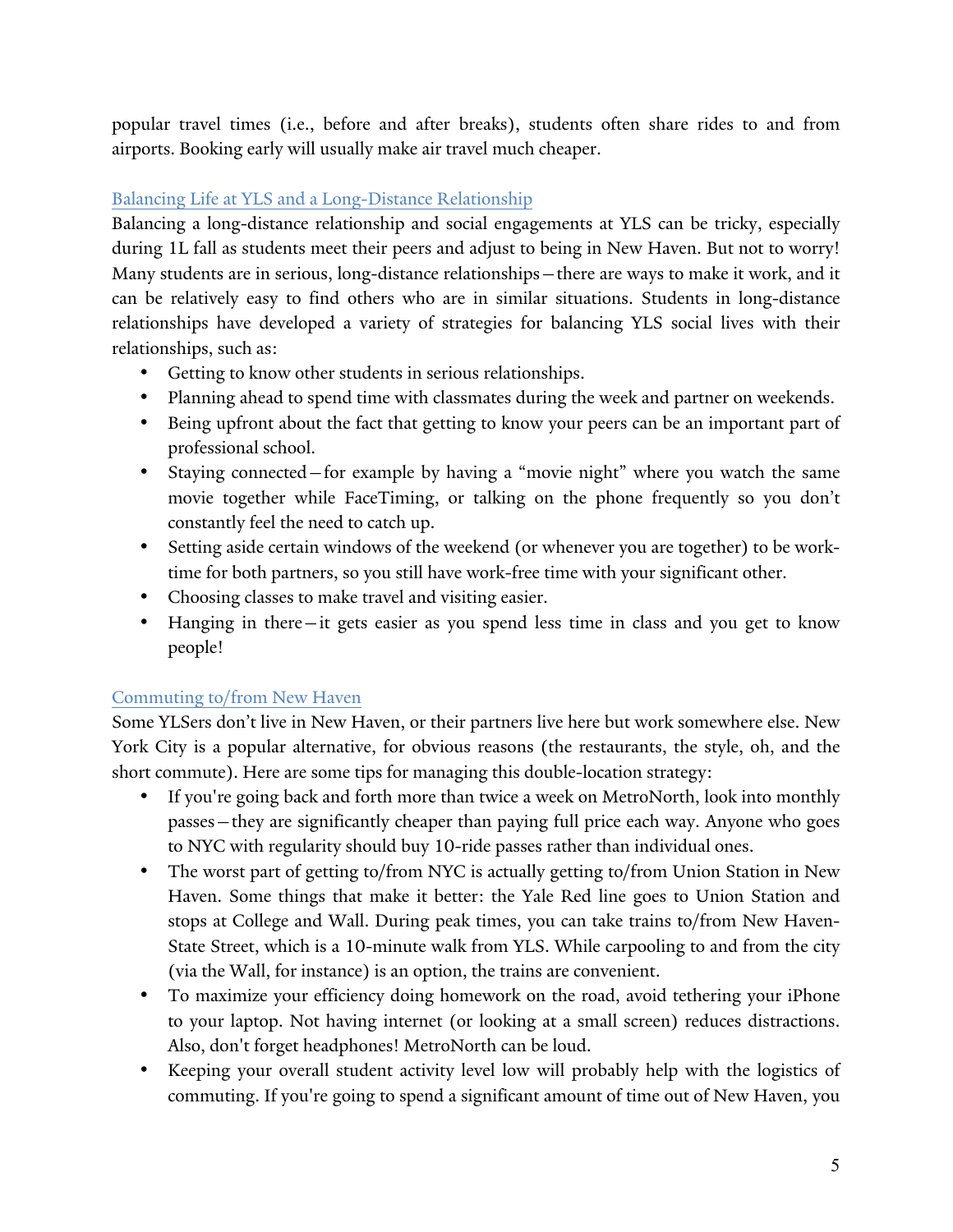might want to think carefully about commitments with less-predictable work streams, such as clinics.

#### c. Financial Aid & COAP

Getting married can affect financial aid awards and COAP contribution calculations. The general information and tips below are meant to serve as a quick resource, but it is important that students meet with Jill Stone, Director of Financial Aid, if they have unusual circumstances or

Do you have questions about how being married (or getting married!) could impact your financial aid and COAP? Contact Jill Stone, Director of Financial Aid: (203) 432-1688 or financialaid.law@yale.edu

any questions about how the financial aid process affects them specifically. Jill sits down with students one-on-one to answer questions and to provide information regarding students' major life decisions and how they impact financial aid awards.

#### Marriage and the Financial Aid Spousal Contribution

When the financial aid office makes its scholarship grant calculations for each student, it takes into account how much money the student's spouse makes to generate an expected "spousal contribution." If a spouse makes under \$50,000, there is no expected spousal contribution. At income levels higher than that, there is an adjusted scale of expected contributions per income level.<sup>2</sup> If a spouse is unemployed, is a stay-at-home parent, or is a full-time student, there is no expected spousal contribution. Students may receive additional loan funds to cover the cost of the spousal contribution, but those loans are not eligible for COAP.

There are a few common exceptions to the above-mentioned formula applied on a case-by-case basis that can lower or eliminate the spousal contribution (e.g., spouses who live in a separate residence in another city or spouses who have educational loan debt).

Students are expected to include on financial aid forms any plans to change marriage status or spousal employment status. For instance, if a student plans to get married on November 1st of a given school year, the student must report that fact and the financial aid office will provide a prorated financial aid award depending on expected spousal contribution. If something unexpected happens to a student's status, the student should immediately contact the Financial Aid Office. The Financial Aid Office can make adjustments to financial aid awards that are reflected on the following month's student bill. For instance, if a student's spouse loses his or her job, the student should contact Financial Aid right away, because they have the ability to immediately eliminate the student's expected spousal contribution, which can often result in higher grant awards.

 $2$  See http://www.law.yale.edu/admissions/finaid\_assessment.htm.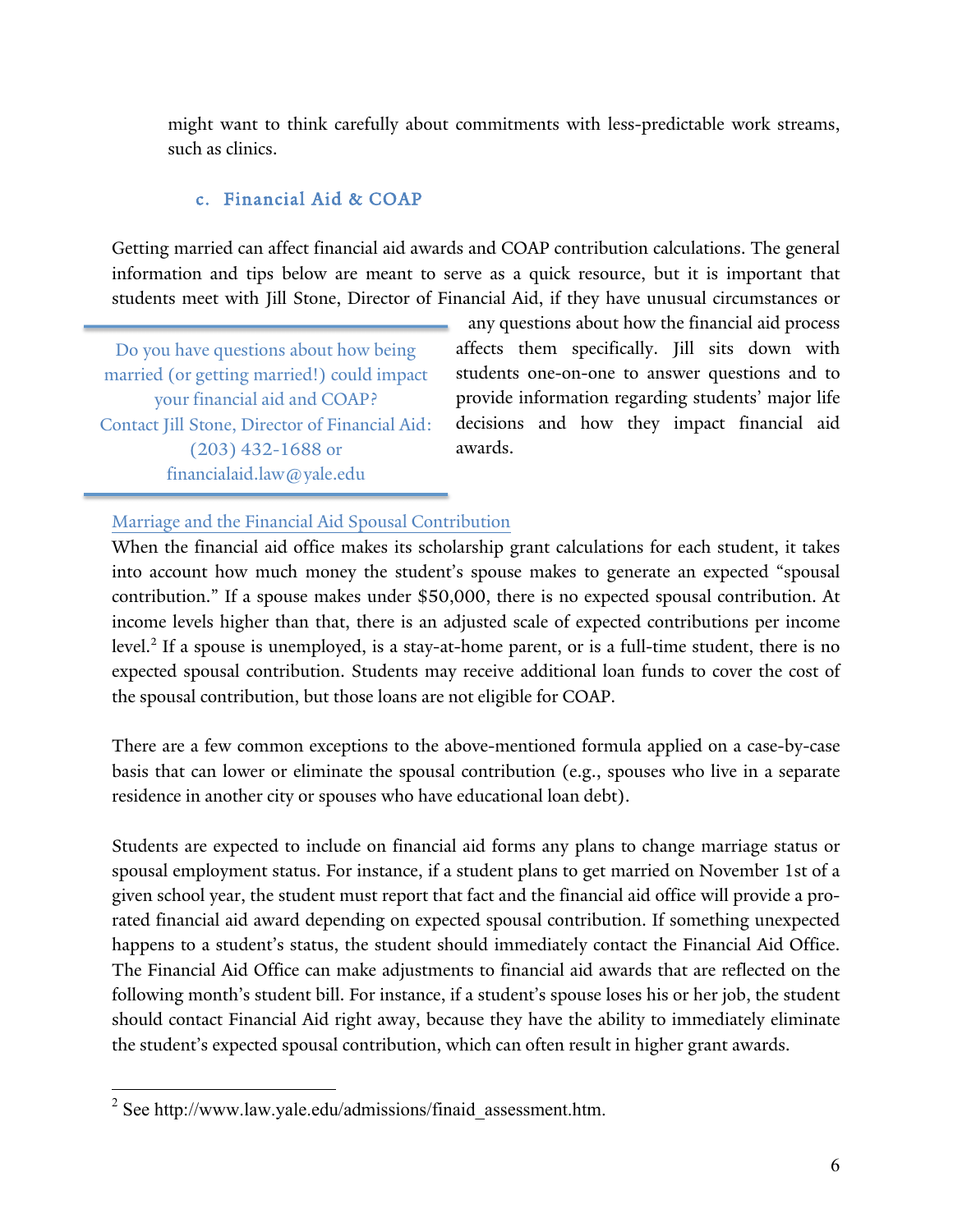One important note is that, by federal regulation, financial aid does not cover the costs of a student's spouse in the student's calculated financial aid budget.

#### Buying Real Estate

Families that move to New Haven may be interested in purchasing real estate. Physical property is not included in the financial aid office's calculation of assets that a student must use to pay for his or her education. If a student is planning on buying a house in the New Haven area and has either purchased the house by the time the school year starts or demonstrated sufficient commitment to the purchase of a house (conducted inspections of the property, in negotiations, etc.), then the financial aid office will not incorporate the assets that have purchased the house or are expected to be used to purchase the house into the student's expected student contribution.

A decision to buy a house while already enrolled at YLS does not work the same way, since the expected student contribution to a student's financial aid is made at the time the student enrolls. The financial aid office will not change the expected student contribution during the student's enrollment. A student may, as always, take out additional loans to cover the cost of the expected student contribution, for buying a house or any other purpose, but those loans are not COAPeligible.

#### Marriage & COAP

When graduates enroll in COAP, the Financial Aid office makes an income calculation that determines COAP funding. For married couples, the combined income of the two spouses is calculated to determine the COAP participant's income, but there are important deductions to be aware of. First of all, the spouse of the COAP participant gets a \$40,000 income shelter, so only spousal income levels above \$40,000 are included toward the COAP income calculation. Secondly, if the spouse has any annual education loan debt repayments, those are subtracted from the COAP income calculation as well. Assets such as cash, savings, investments, and trusts are included in the COAP income calculation for all program participants and their spouses, but for every year a student is out of school, an additional \$6,000 asset shelter is subtracted from the calculation of assets contributing to COAP income. For example, a YLS alumna out of school for three years would get an asset shelter of \$18,000. Families should note that physical assets (such as primary residences and cars) and retirement plans are not included in the calculation of assets at any point.

For married couples with both spouses enrolled in COAP (i.e., both spouses are YLS graduates and in COAP), the calculated COAP income for each participant is 50% of the combined income of the two participants. Both participants receive the full asset exclusion, so an additional \$6,000 is subtracted from each participant's COAP income calculation for each year out of school.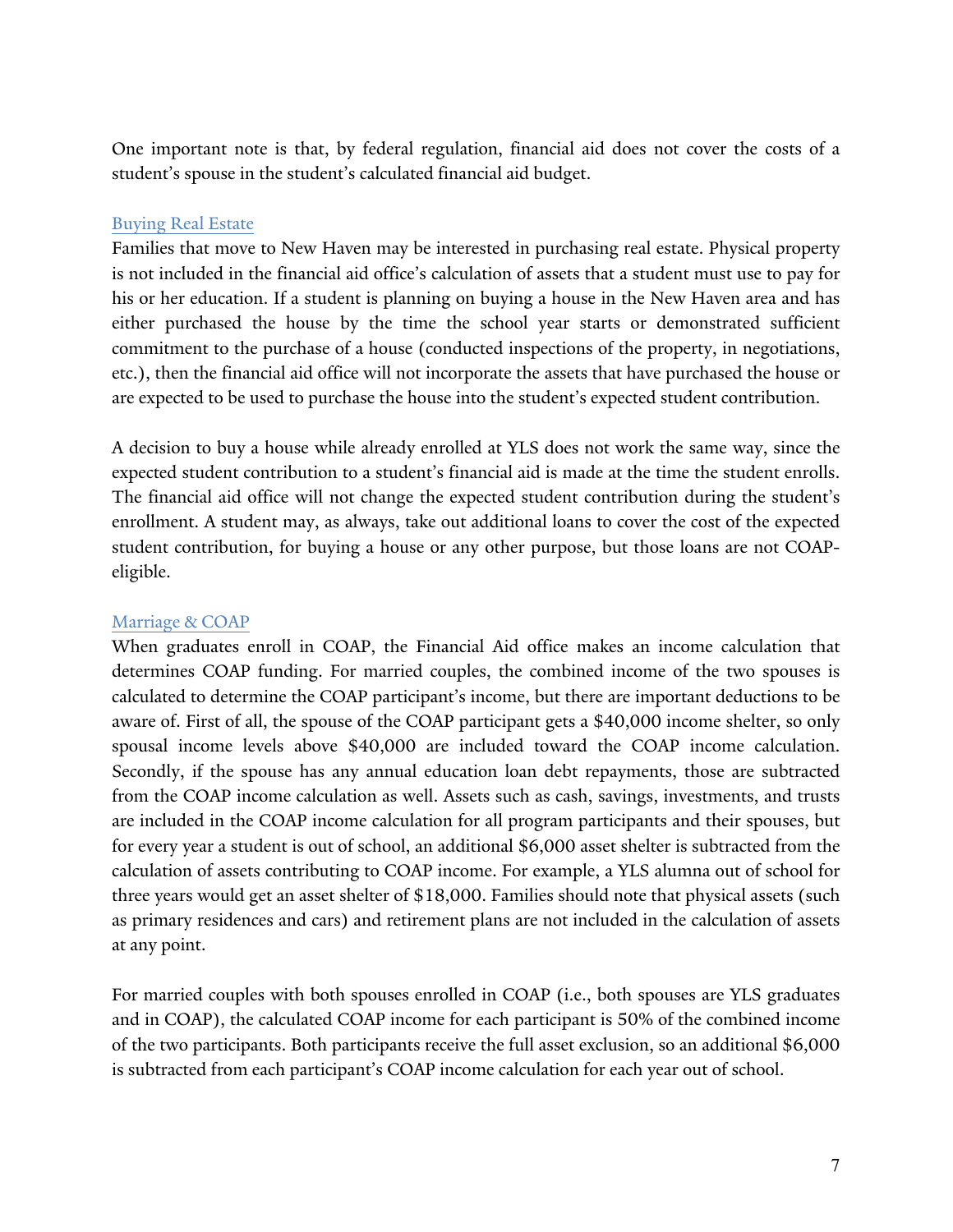For COAP guides and other information, visit this website: http://www.law.yale.edu/admissions/finaid\_COAP.htm.

#### d. Health Care for Spouses & Partners of YLS Students

Yale students who are enrolled at least half-time and are working toward a Yale degree are automatically enrolled in Yale Health Basic—a primary care program that provides many services

at no charge. In addition, Yale students must either pay for additional hospitalization and specialty care insurance, or  $-$  if the student is covered by someone else's health insurance plan—submit a waiver of Yale coverage.

In addition, Yale students may seek to insure their dependents through Yale Health. For purposes of Yale Health coverage, "dependents" are defined as: (1) a student's lawfully married spouse, (2) a student's civil union partner, or (3) a student's child who is under the age of 26.

Do you have questions about Yale Health insurance coverage? Contact member services at (203) 432-0246 or member.services@yale.edu. Also check out the Yale Health Student Handbook, available at http://yalehealth.yale.edu/understandyour-coverage.

Dependents must be enrolled in the Yale Health Plan by September 15th each year; enrollment in Yale Health for dependents of Yale students is not automatic and, once elected, the enrollment must be renewed annually.

In the event that a student marries or gives birth during the year, she may elect to enroll her new dependent in the Yale Health program within 30 days of either marriage or birth. Note that new spouses/partners would be required to pay the full amount for the coverage term—the insurance rates are not prorated.

#### e. Resources for Yale Spouses

Did you know that many of the resources available to Yale students are accessible to spouses and civil union partners of Yale students, too? This section outlines a few of the many resources Yale makes available to significant others, as well as additional resources to help significant others of law students cope with the law school experience.

#### Student Affiliate ID Card

Spouses and civil union partners of Yale students are entitled to a Yale affiliate ID card. It looks just like a YLS student ID card and—like those cards—provides access to secured areas and library services, among other things. To get an ID card, spouses/partners must first go to the YLS Registrar's Office with a photo ID, the Yale ID card of their student spouse/civil union partner, and documentation of the relationship (e.g., a marriage certificate). The Registrar will issue the spouse a temporary ID to take to the Yale ID card center at 246 Church Street (Room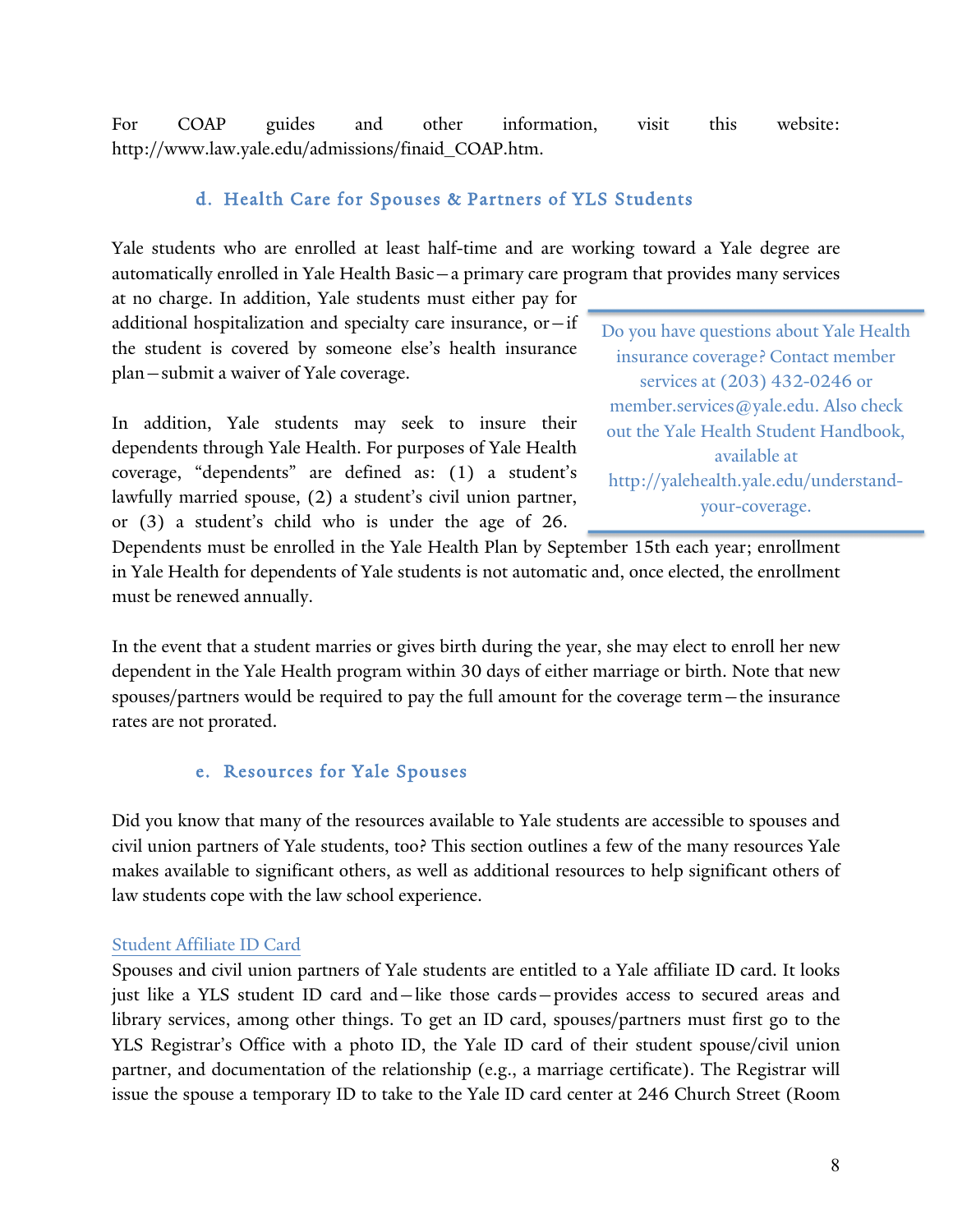101), which will issue the spouse a permanent Yale ID card. For more information, visit the Yale ID website: http://www.yale.edu/sfas/idcard/faqs.html.

#### Payne Whitney Gymnasium

Yale Law School students get access to the exercise equipment and facilities at Payne Whitney Gymnasium—allegedly the second biggest gym building in the world—for free! Spouses and civil union partners are also eligible for gym memberships, but have to pay a small membership fee (\$168 for a twelve-month membership in 2014).

#### Yale Graduate Student Center

The Yale Graduate Student Center has frequent, fun, and very family-friendly events on a regular basis. Recent examples include: a talk about healthy sleep habits with cookies and milk, a free beer and fall foods mingler, and regular yoga. Additionally, each September, the Graduate Center also holds an orientation and networking event for the spouses and partners of new graduate and professional school students; this session introduces partners to resources and shares information about opportunities to work at Yale. Although law students and their families are welcome at Graduate Center events, these events are frequently not advertised at the law school. Law students and their partners can stay abreast of these events at the Graduate Center and other opportunities by referring to an online calendar or signing up for email updates here: http://www.yale.edu/graduateschool/studentLife/family.html.

#### New Haven Connections

New Haven is home to various young professional organizations that may serve as hubs of information and social opportunities:

http://www.newhavenchamber.com/pages/PULSE/ http://livingnh.yale.edu/young-professionals http://www.meetup.com/New-Haven-Collective/?trax\_also\_in\_algorithm2 =original&traxDebug\_also\_in\_algorithm2\_picked=original

#### Online Forums/Blogs

Law student family members are not alone. The web is crawling with discussions about the experience. Reading about how others have lived through the same experience may be both cathartic and practically useful:

http://students.washington.edu/lawpals/advice.shtml http://diaryoflawschoolmom.blogspot.com/

http://stresscasey.blogspot.com/2013/07/how-to-survive-first-year-of-law-school.html http://legallymarried.wordpress.com/page/2/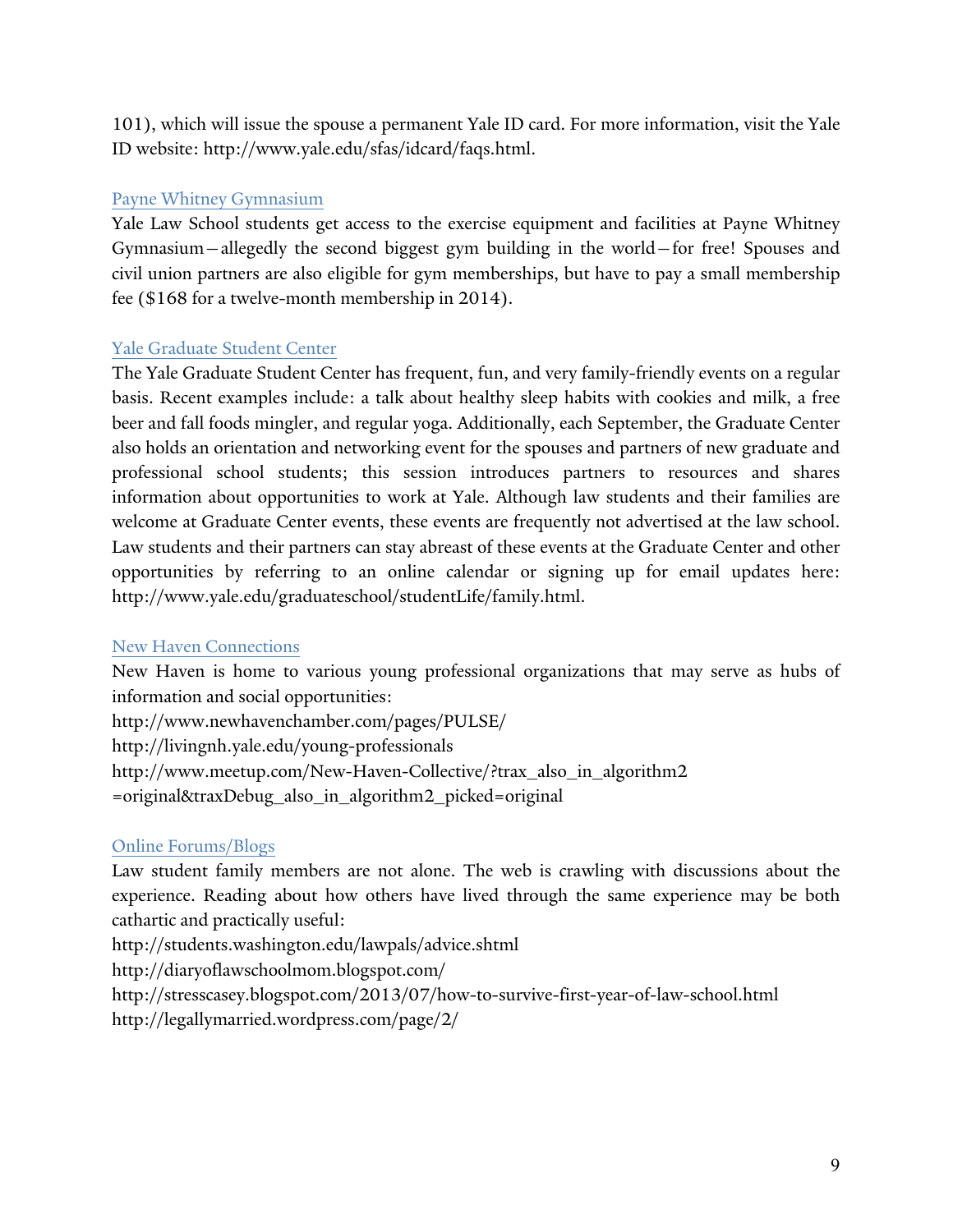## f. Breaking the YLS Bubble

Law school can seem like another planet to students' families. The language is foreign (what does "consideration" have to do with our rent bill?), the public figures are unknown (who is this "Guido" everyone keeps talking about?), and the hours might seem unreasonable. But law school does not have to be an alienating experience for families.

Here are several steps YLS students have taken that have helped create a law school experience that welcomes their family members instead of isolating them:

- Seize every opportunity to bring family members to YLS social events. Even if the invite does not explicitly mention that family members are welcome, ask. Often their presence will be encouraged.
- Take the initiative to focus conversations at YLS social events on areas of the law of at least tangential interest to your spouse, or on altogether non-legal topics. Leave the shoptalk for chats in the student lounge between classes.
- Take note of other law students' family members, especially those with shared interests with yours. Be proactive in connecting them.
- Be receptive to your family members when its clear they're experiencing YLS overload. Cut back on the extras (lectures, small group drink-athons, etc.) to spend some quality, purely non-YLS time with your family.
- Importantly, be realistic. You may actually be as busy as everyone warned and you probably won't see each other as much as you would like. It's not just classwork, but all the extracurricular activities that fill your calendar to the brink.
- In a similar vein, recognize that law school is incredibly self-indulgent. Even if you plan to save the world one day with your fabulous education, much of your time in law school will be spent on bettering yourself by jamming lots of new information in your brain and expanding your intellectual and social horizons (clinics excluded). And when you finally go home, you may not have time or energy left to cook dinner or do laundry. If you are lucky, your significant other won't mind picking up the slack. Even in the best relationship, however, you will probably still get pangs of guilt about how selfish you need to be to get through the semester. That's okay—just recognize it, own it, and thank your significant other appropriately.
- Carve out at least a couple of nights a week just for you two to spend with non-law school friends/family—even if it means missing some one-time event or a last minute gettogether with your small group. Things are always happening at the law school and just taking a night off here and there won't leave you behind.
- Carve out space for each other to do the things you liked to do before you knew what mens rea means. This seems intuitive, but making time can be hard to square with the demands of law school. Law school is also a great opportunity to try new things together—for example, one YLSer has learned how to SCUBA dive with her partner!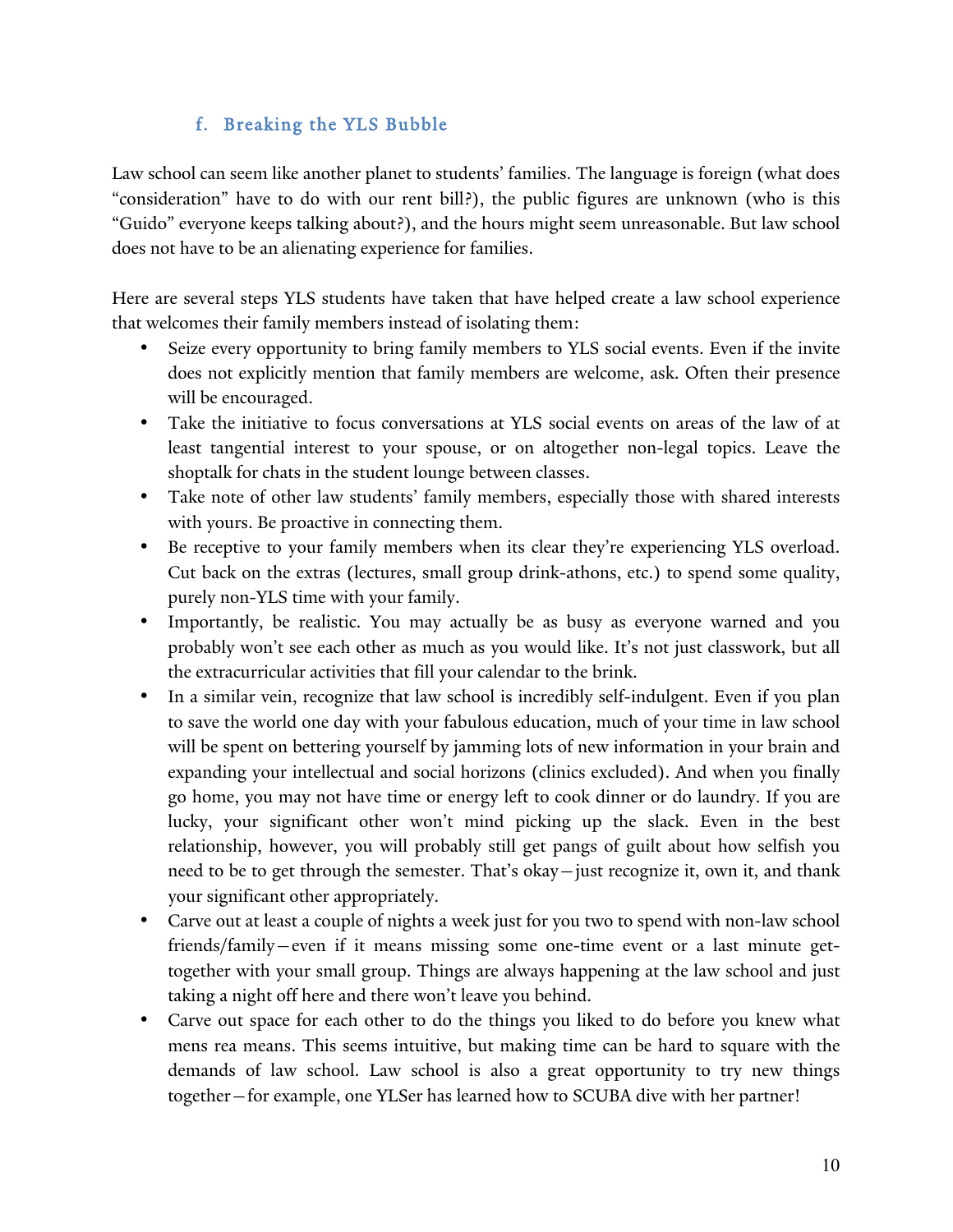And here are tips from a veteran significant other for how those similarly situated outside the YLS bubble can make what at times is a hard experience pleasant:

- Communicate clearly to your loved one that the two of you need to maintain a life outside of YLS. Emphasize that restaurant dates, movies, hikes, and other one-on-one activities are vital to spending time together that puts you on equal footing.
- Work on your hobbies. Whether you like it or not, you're going to have time to yourself. If you're a runner, visit East Rock Park or Long Wharf Drive, or join the Hash House Harriers. If you play some kind of ball, the Yale gym runs graduate intramural leagues. If you like art, the Yale Museum has a surprisingly good collection. If you bike, there are a number of roads along Connecticut's beautiful shores.
- Volunteer. You can be a mentor to a New Haven youth by volunteering through the Children's Community Programs of CT. The program receives a lot of Yale volunteers and is well run.<sup>3</sup> Yale also runs a biannual day of service. This can be a good way to meet new people in the Yale and New Haven communities and get in contact with organizations that offer year-round opportunities.<sup>4</sup>
- Get out of New Haven, even if your loved one can't join you. Your significant other's YLS-related time commitments will mean that your three years in New Haven may be a period of unprecedented personal freedom. Take advantage of it: take trips to New York, or Providence, or Boston. Visit your family. Fly out to see college friends on the other side of the country.

## g. Summers in New Haven

For YLS students with families in New Haven, the prospect of relocating for two months in order to have the perfect summer internship may not be a good option. Each summer, several YLS students work in or near New Haven. Students who want to stay in Connecticut during the summer should think about their job prospects early to ensure that they can find a job that is a good fit.

The Career Development Office recommends these strategies for finding summer employment in the Elm City:

<sup>3</sup> http://ccp-ct.org/programs/youthmentoring.html

<sup>4</sup> http://www.yaledayofservice.org/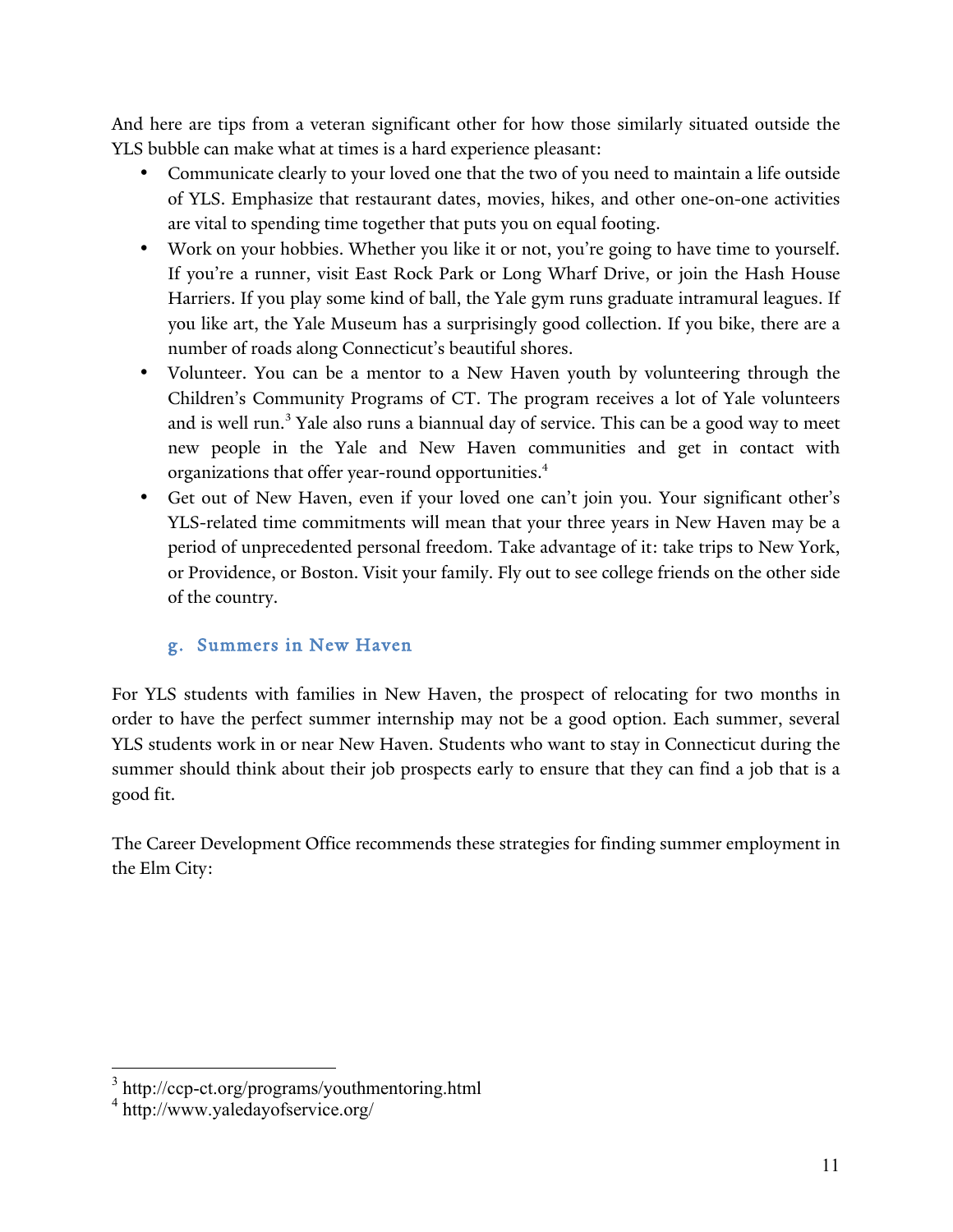- Start with the lists of past students' summer employment compiled by the Career Development Office each year in order to brainstorm and peruse possible opportunities. You can access these lists on Yale's Career Management System (CMS): https://law-yalecsm.symplicity.com/students/.
- Read through evaluations written by YLS students about their summer jobs, maintained in the Career Development Office database (which you can search by location).
- Talk to 2Ls and 3Ls who stayed in New Haven to get ideas and/or connections.
- Use the Career Connections database to find local alumni.
- Consider staffing one of the law school's clinics. You need not be in the clinic during the school year to staff it during the summer, although it may deepen your experience. Working

in the clinics at YLS can be a really valuable experience: you get to work closely with actual clients while receiving support and mentoring from faculty who are sensitive to pedagogy and student needs. Clinics typically begin to hire during the spring term.

Look into Research Assistant positions with professors. Serving as an RA can be a great way to get to know a professor, and it is typically a very flexible job. Professors begin posting positions early in the spring term, but there are often stragglers who don't post until well into exam period.

1L Summer Job Opportunities in New Haven Here is a sampling of how students have spent summers in New Haven:

- Clinics at YLS.
- U.S. Attorney's Office.
- Federal Defender's Office.
- New Haven Legal Assistance.
- Law firms in New Haven and Harford.
- State government.

These are certainly not the only available opportunities—you can always come up with a new way to spend your summer!

- Consider the President's Public Service Fellowship, run by Yale University. This Fellowship provides opportunities for Yale students (grad and undergrad) to work on behalf of economic development, human development, and neighborhood revitalization with public sector and nonprofit organizations in the city of New Haven. For more information, including how to apply, go to http://www.yale.edu/ppsf/.
- Meet with a Career Development Office advisor to discuss summer plans and opportunities in New Haven.

## h. Getting Married while at YLS

#### Missing Class/Scheduling

For some students, the flexible schedule makes law school the perfect time to tie the knot. One 3L notes that planning her wedding during law school was actually a nice counterpoint to the stresses of classes, clinics and activities; thinking about her wedding and marriage were a constant reminder of the things that really mattered.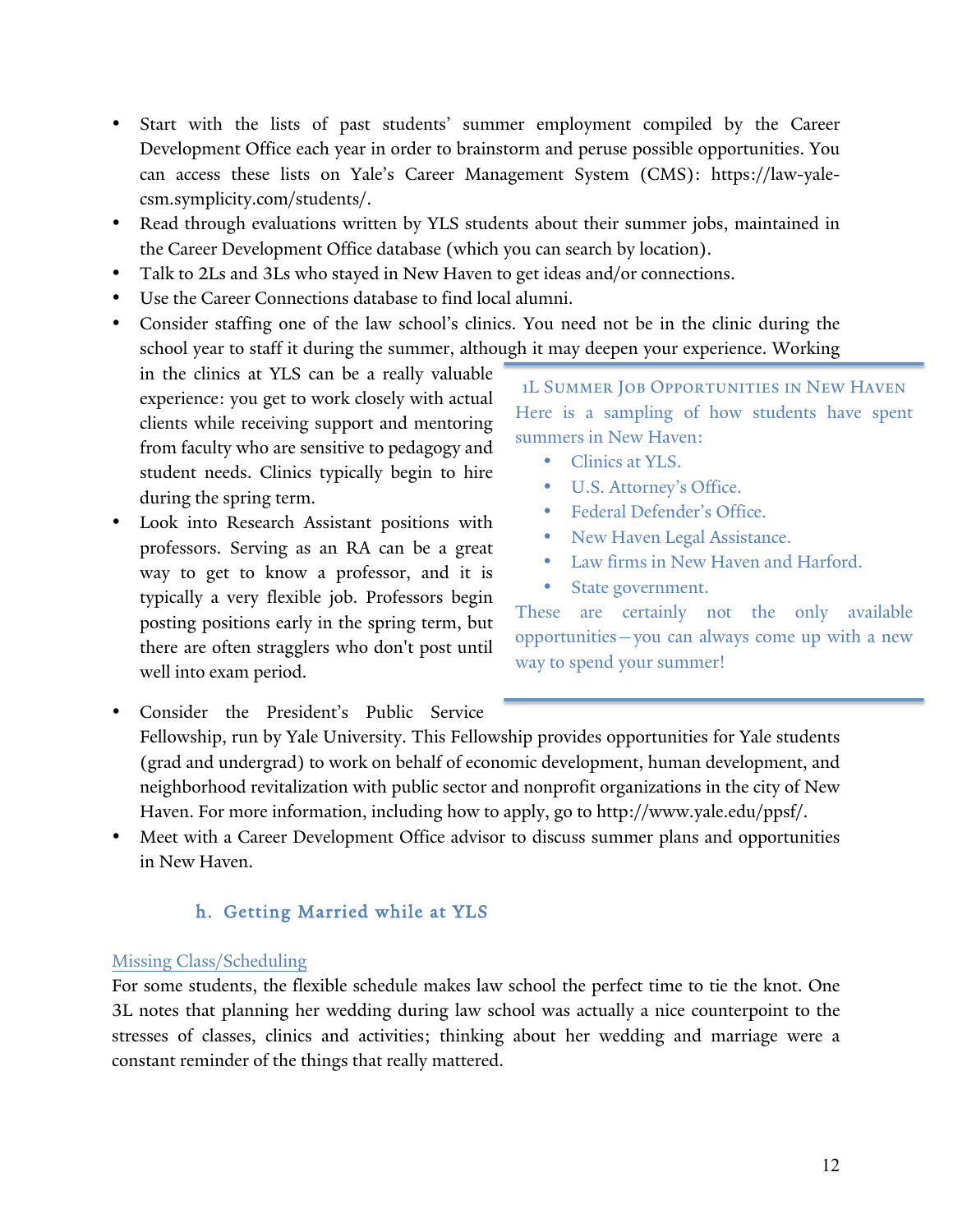If you decide to get married while at YLS, you will want to think carefully about timing. Note that YLS's official policy is that attendance at classes is required and missing class absent good reason (primarily medical) is not acceptable—so you may want to take advantage of fall or spring breaks to minimize the number of classes you miss. Also, you don't have a right to have classes taped if you miss class for your wedding or for a honeymoon. Still, professors are often willing to be accommodating—just ask nicely and in advance.

#### Name Changes

If you've changed your name since you applied to YLS for any reason (marriage, divorce, whim), you need to change your name with the Registrar. The first and last name in the YLS system must be the same as your legal names, especially if you're an international student (for visa purposes). Bring in your documentation to the registrar's office: a court document, marriage license, divorce certificate, or passport.

## 3. Children

Especially among students who took time off before coming to law school, children may be (or become!) an integral part of the YLS experience. A few students every year start at YLS with children in tow, and still more will expand their families during the three years at YLS. This section provides information and advice both for students who come to YLS as parents and those students who anticipate becoming parents while at the law school.

#### a. Coming to YLS as a Parent

If you have a child, childcare responsibilities, and/or become pregnant before you arrive at YLS, be sure to inform the registrar (Judith Calvert) by August 1st of the year you will start school. By mid-August, she can tell you your first and last class times so that you can arrange childcare accordingly. Note that she will not release your actual schedule ahead of time, and no adjustment is made to ensure that your schedule is particularly childcare-friendly. So if you're looking for a daycare facility, try to find one that opens by 8AM in case you are placed in early-morning classes.

## b. Childcare

Yale University's website lists several childcare resources: https://your.yale.edu/work-yale/benefits/work-life-and-childcare/child-care. In particular, Yale offers two important childcare programs: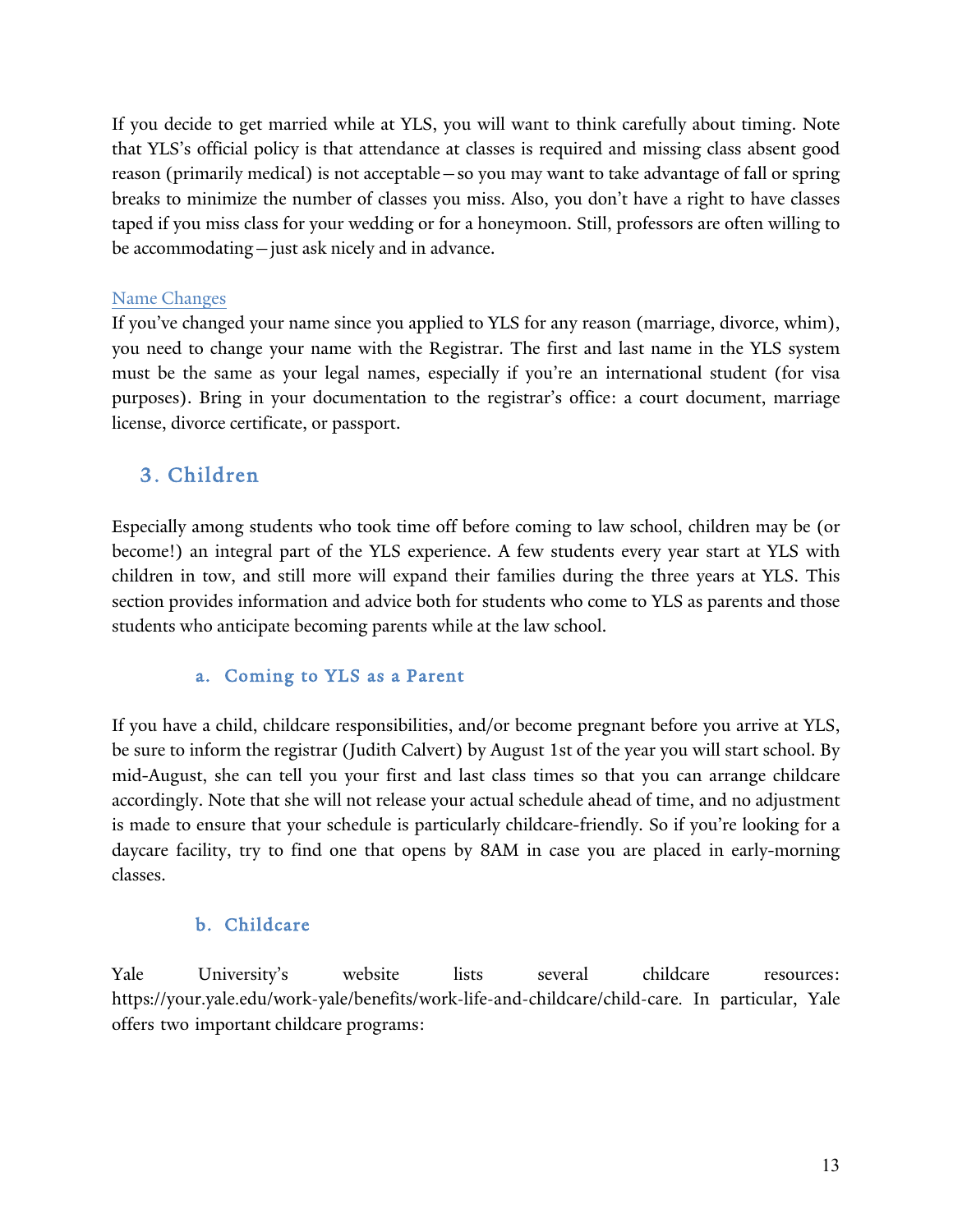- Yale Babysitting Service: like an internal Craigslist for babysitters
	- o You can advertise sitting jobs (for regular jobs, sporadic/flexible positions, or lastminute care) or find a caregiver by scrolling through posted profiles.
	- o Only Yale-affiliated individuals can sign up (although your partner need not be Yale-affiliated as well). Just because the person is Yale-affiliated does not mean they are a good babysitter, of course, but it might provide some comfort in your assessment of potential sitters.
	- o Pro tip: some parents have found that undergraduates are better sitters than grad students. They charge less, and yet are often more willing to play games rather than read schoolbooks while the kids watch movies. Of course, every sitter is different, but don't rule out younger sitters!
	- o Find out more and/or sign up here: http://www.yale.edu/babysitting/.

The university also maintains a list of childcare providers in the area, along with helpful facts about each facility (fees, hours, teacher/student ratio, etc.), here: http://www.yale.edu/hronline/worklife/ccdir.html. This is a great starting point to find childcare options, especially because you can search by location (note that if you have a car and live in East Rock, daycares in Hamden may be even more convenient than ones in other parts of New Haven). Once you've narrowed down your list of providers, it's a good idea to contact each facility and ask to be connected to other parents. You should also feel free to reach out to any of your YLS contacts (starting with other students, Associate Dean Rangappa, or Associate Dean Barnett) to see if any current YLS students, faculty, or administrators have recommendations (or warnings) about any of the facilities on your list.

Yale also has several affiliated childcare centers, although they are often more expensive than non-affiliated facilities. For example, the law school's Early Learning Center is conveniently located in the law school building, but it charges \$1530 a month in tuition regardless of age (much more than many other programs in the area). Note that the YLS ELC only takes nine children total, so you need to sign up for a space as soon as possible if you are interested. For more information about the YLS ELC, visit their website here: http://www.yale.edu/hronline/daycare/childcarecenters/law.html. You can contact the ELC by phone at (203) 432-7640.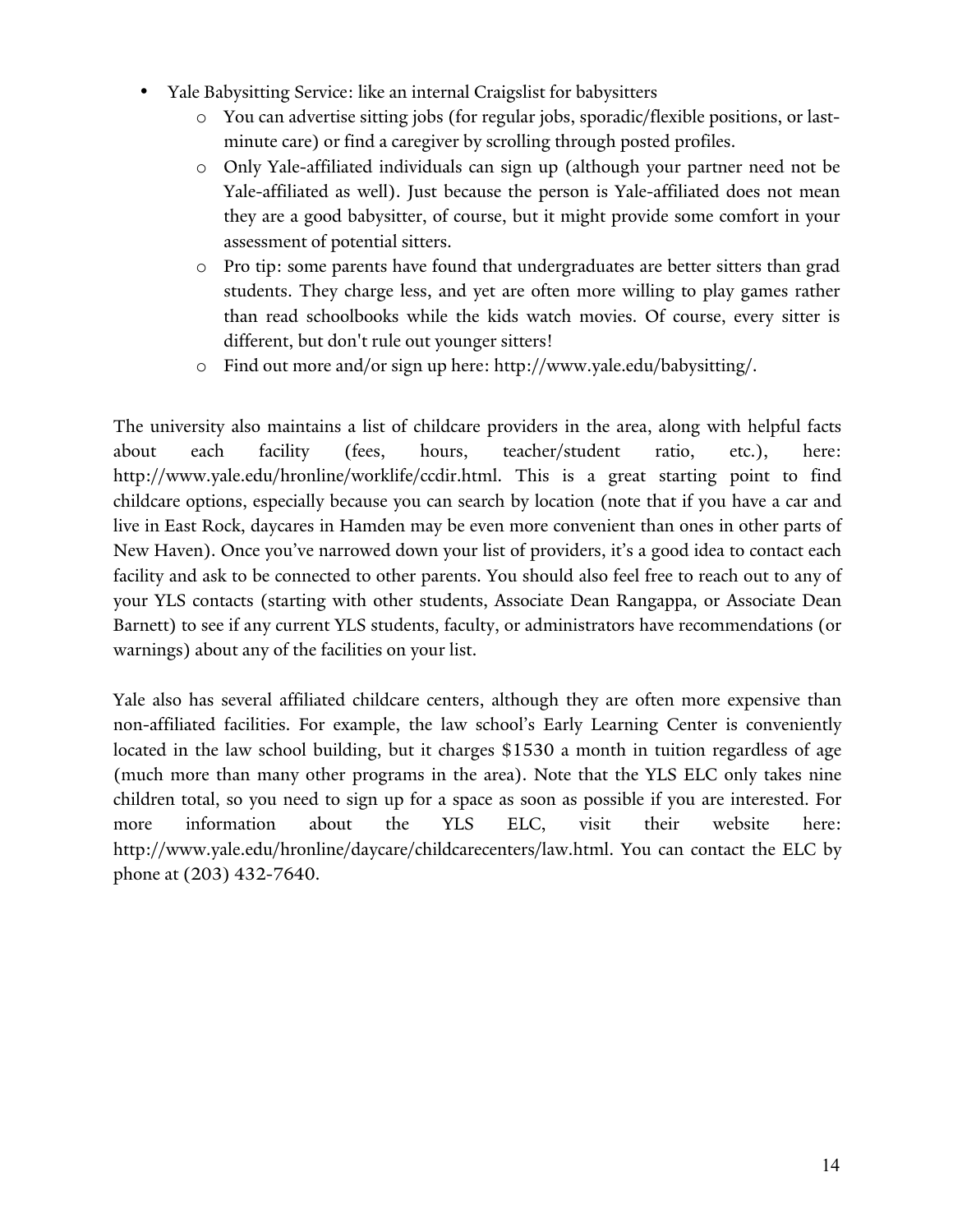Outside of Yale, care.com and sittercity.com are for-profit websites that connect parents with babysitters, and both offer a large supply of caregivers in the New Haven area. Much like on the Yale site, you can post jobs and browse caregiver profiles.

Although New Haven is not quite like New York or D.C. in the need to sign children up years in advance (before conception!) for daycare, slots at good facilities can fill up quickly. If you have a child who you want to enroll in daycare, full or part-time, you are better off identifying and committing to a facility as early as possible, rather than waiting until you arrive in New Haven for the start of the school year. Some facilities will fill their spaces for the coming school year by May or June.

There is obviously a trade-off between the need for more time without your little ones and having to pay for it. Your budget and your circumstances dictate the decisions you make about full vs. part-time care, in-house vs. daycare facility, etc. Keep in mind, though, that 1L fall in particular can be an intense semester, and you will want to make sure you have sufficient childcare coverage not only for class time, but all of the out-of-class activities that enrich your law school experience. Some YLS parents use full-time daycare, while others use no outside provider, but instead share childcare responsibilities with spouses or other parents. It is helpful to start with the assumption that being a law school student is a fulltime job, so you don't shortchange your need for care.

#### c. Schools in New Haven

There are numerous students, faculty members and staff members at Yale who have school-age children. New Haven and its surrounding area offer a range of school choices for families. This

information is designed to give you a sense of the types of schools in the area, but it in no way replaces speaking with the schools and the advisors at Yale.

# New Haven Public Schools: Pre-Kindergarten New Haven Public Schools (NHPS) offers

different types of pre-kindergarten programs. The NHPS Pre-K program includes three options: Head Start, School Readiness, and Magnet. The programs serve children from 6 weeks to 5 years of age. Questions about the NHPS Early Education Program should be directed to Pamela Augustine-Jefferson (PAMELA.AUGUSTINE-JEFFERSON@newhaven.k.12.ct.us).

#### NHPS PRE-K PROGRAMS

- Head Start
	- o Federally funded program that requires families enrolled to be at, below, or slightly above the federal poverty line.
	- o See: http://www.old.nhps.net/node/3736.
- School Readiness
	- o State-funded program similar to Head Start.
	- o Required to meet the standards of either the National Association for the Education of Young Children or Head Start.
	- o See: http://www.old.nhps.net/node/501.
- Magnet School Pre-Kindergarten
	- o Residents of New Haven and the surrounding Connecticut areas are eligible.
	- o Selection is based on lottery, but there is a Neighborhood Preference option for families who reside in the attendance zone of a magnet school with a Pre-K option.
- o See: http://www.old.nhps.net/node/510.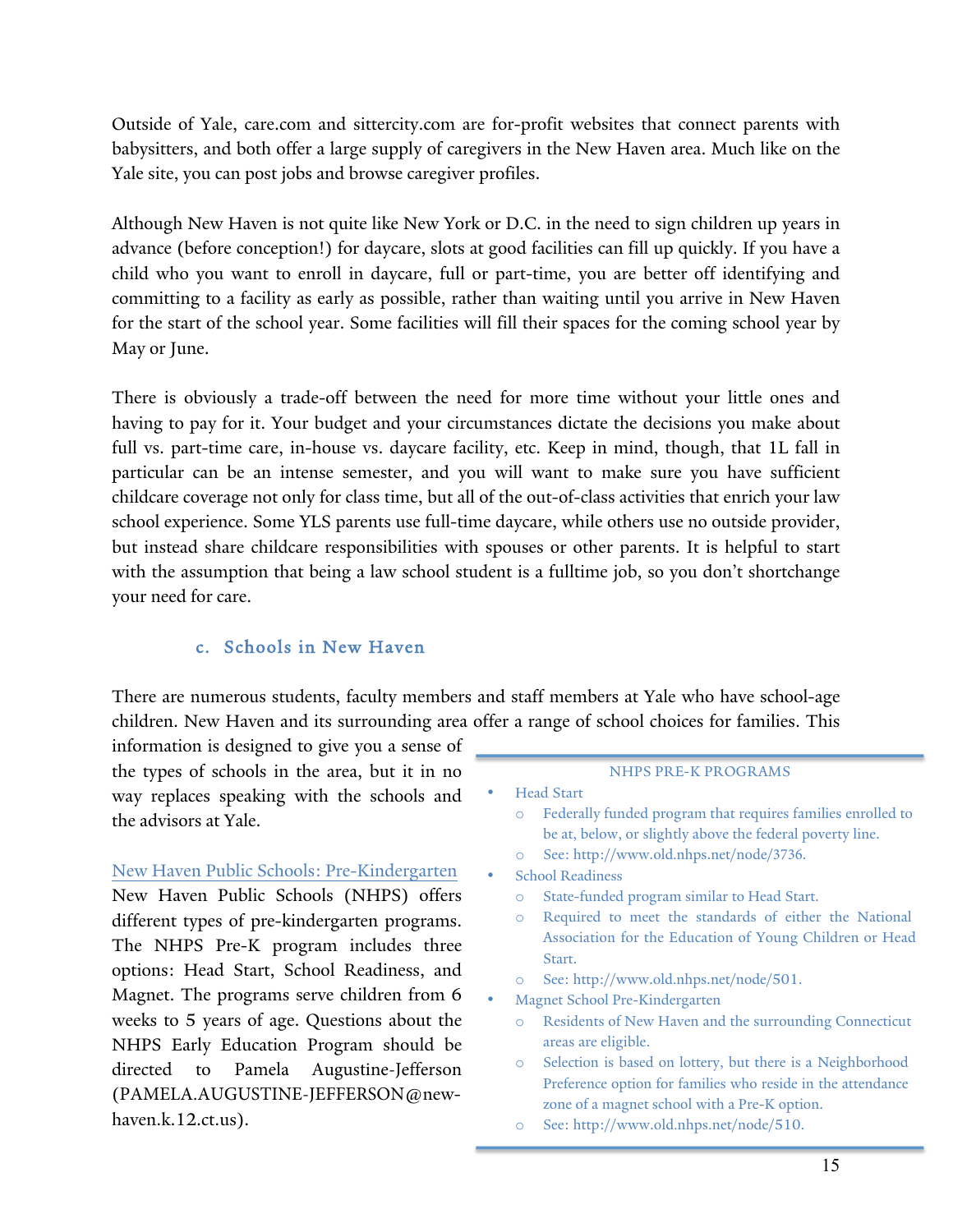List of Locations for Head Start, School Readiness and Magnet School Pre-K Programs

| School                                                             | Pre-K Type        | Address              |  |
|--------------------------------------------------------------------|-------------------|----------------------|--|
| <b>Barnard Environmental Studies</b>                               | Magnet            | 170 Derby Avenue     |  |
| Beecher Museum School of Arts & Science                            | Magnet            | 100 Jewel Street     |  |
| Benjamin Jepson Multi-Age                                          | Magnet            | 15 Lexington Avenue  |  |
| Brennan-Rogers: The Art of Communication &                         | Magnet            | 200 Wilmont Road     |  |
| Media                                                              |                   |                      |  |
| Davis Street Arts & Academics                                      | Magnet            | 35 Davis Street      |  |
| Harry A Conte/West Hills-A School of Exploration<br>and Innovation | Magnet            | 511 Chapel Street    |  |
| John C Daniels School of Int'l Communication                       | Magnet            | 569 Congress Avenue  |  |
| King/Robinson Int'l Baccalaureate                                  | Magnet            | 150 Fornier Street   |  |
| Mauro-Sheridan<br>Science,<br>Technology<br>$\&$                   | Magnet            | 191 Fountain Street  |  |
| Communications                                                     |                   |                      |  |
| MicroSociety                                                       | Magnet            | 311 Valley Street    |  |
| Ross Woodward Classical Studies                                    | Magnet            | 185 Barnes Avenue    |  |
| Celentano School                                                   | <b>Head Start</b> | 400 Canner Street    |  |
| Early Childhood Learning Center                                    | <b>Head Start</b> | 495 Blake Street     |  |
| Grant Early Childhood Center                                       | <b>Head Start</b> | 165 Goffe Street     |  |
| Jepson School                                                      | <b>Head Start</b> | 15 Lexington Avenue  |  |
| Lincoln-Bassett School                                             | Head Start        | 130 Bassett Street   |  |
| Martinez School                                                    | <b>Head Start</b> | 100 James Street     |  |
| Roberto Clemente                                                   | Head Start        | 360 Columbus Avenue  |  |
| Truman School                                                      | Head Start        | 114 Truman Street    |  |
| Zigler Head Start Center                                           | <b>Head Start</b> | 81 Olive Street      |  |
| <b>Bishop Woods</b>                                                | School            | Quinnipiac<br>1481   |  |
|                                                                    | Readiness         | Avenue               |  |
| Christopher Columbus                                               | School            | 255 Blatchley Avenue |  |
|                                                                    | Readiness         |                      |  |
| <b>Dwight School Readiness</b>                                     | School            | 1324 Chapel Street   |  |
|                                                                    | Readiness         |                      |  |
| Fair Haven School                                                  | School            | 164 Grand Avenue     |  |
|                                                                    | Readiness         |                      |  |
| Hill Central Music Academy                                         | School            | 375<br>Quinnipiac    |  |
|                                                                    | Readiness         | Avenue               |  |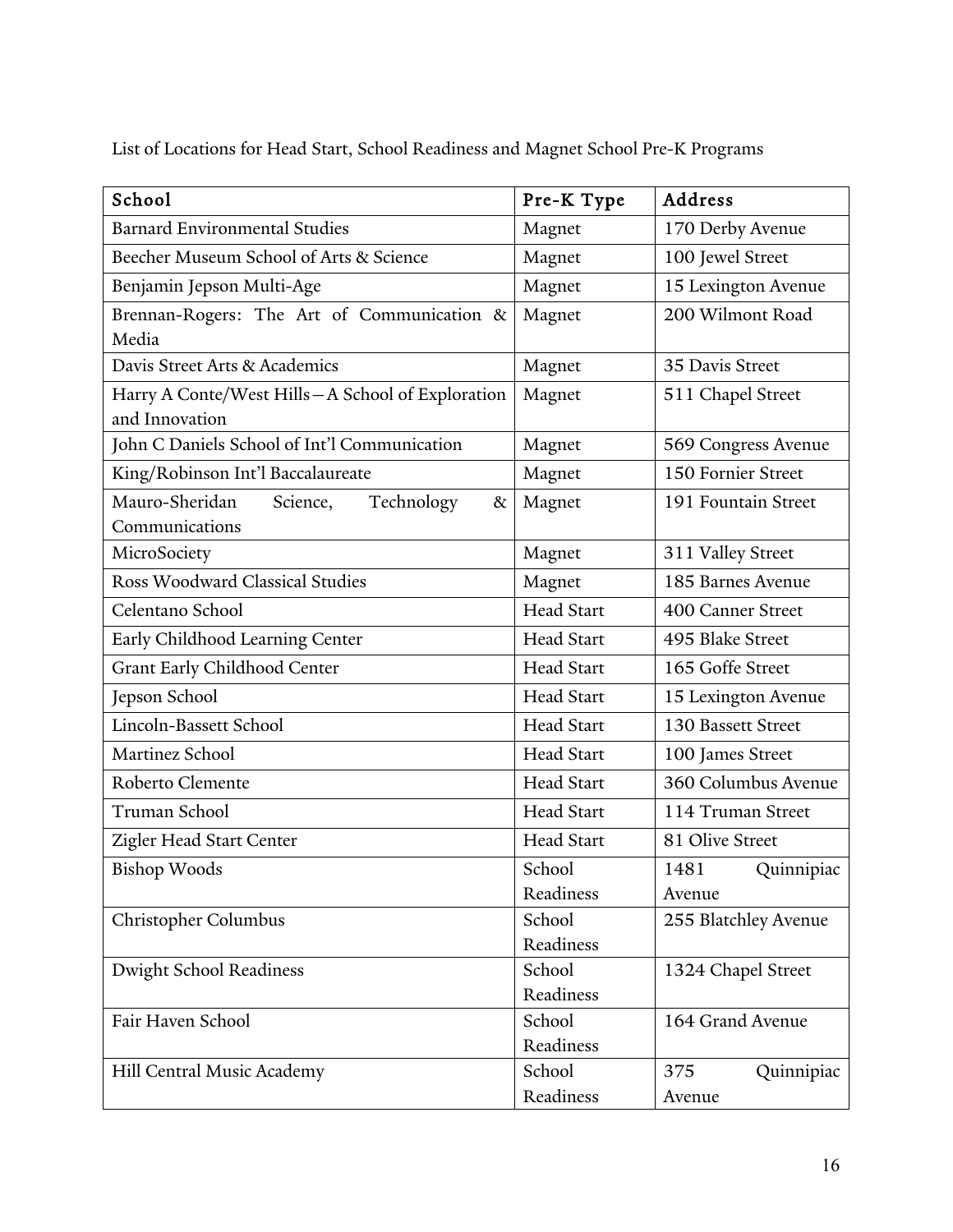| Nathan Hale  | School    | 480 Townsend Avenue |
|--------------|-----------|---------------------|
|              | Readiness |                     |
| Wexler-Grant | School    | 55 Foote Street     |
|              | Readiness |                     |

#### New Haven Public Schools

New Haven Public Schools use a lottery system for enrollment when there are more students applying than seats available. If there are fewer applicants than seats available, then all eligible applicants are enrolled.

#### Kindergarten Enrollment Process

There are three stages to kindergarten enrollment:

- Roll-over enrollment
	- o Students who are continuing from the previous year.
	- o Students who are enrolled in NHPS or NHPS sponsored Pre-K programs.
- New student registration
	- o Runs May 1st-31st.
	- o Families wanting to register must bring birth certificates, proof of residence, and the kindergarten lottery form to the registration office at 54 Meadow Street to register.
	- o After the roll-over phase is complete, families will be notified of which neighborhood school they qualify for and the number of remaining seats. If there are more student applicants than seats at any given school, a lottery will take place to determine who is given a slot.
- Summer and fall enrollment
	- o Occurs based on the space available after the roll-over and new student registration processes.
	- o If there are no seats available at the neighborhood school, students will be enrolled in another appropriate NHPS school and placed on the neighborhood school's waiting list.
	- o A student cannot be on the waiting list unless enrolled in an NHPS school.

More information can be found here: http://www.nhps.net/node/1582.

#### Magnet School Enrollment Process

New Haven Magnet Schools have no admission requirements beyond being a resident of New Haven or one of the surrounding Connecticut communities. Magnet School fairs are held at the start of February. Admission to NHPS Magnet Schools is determined by a lottery. Online applications for the September 2014 school year were available starting January 3, 2014. All applications had to be submitted by February 14, 2014 for September 2014 enrollment. More information can be found here: http://www.newhavenmagnetschools.org/.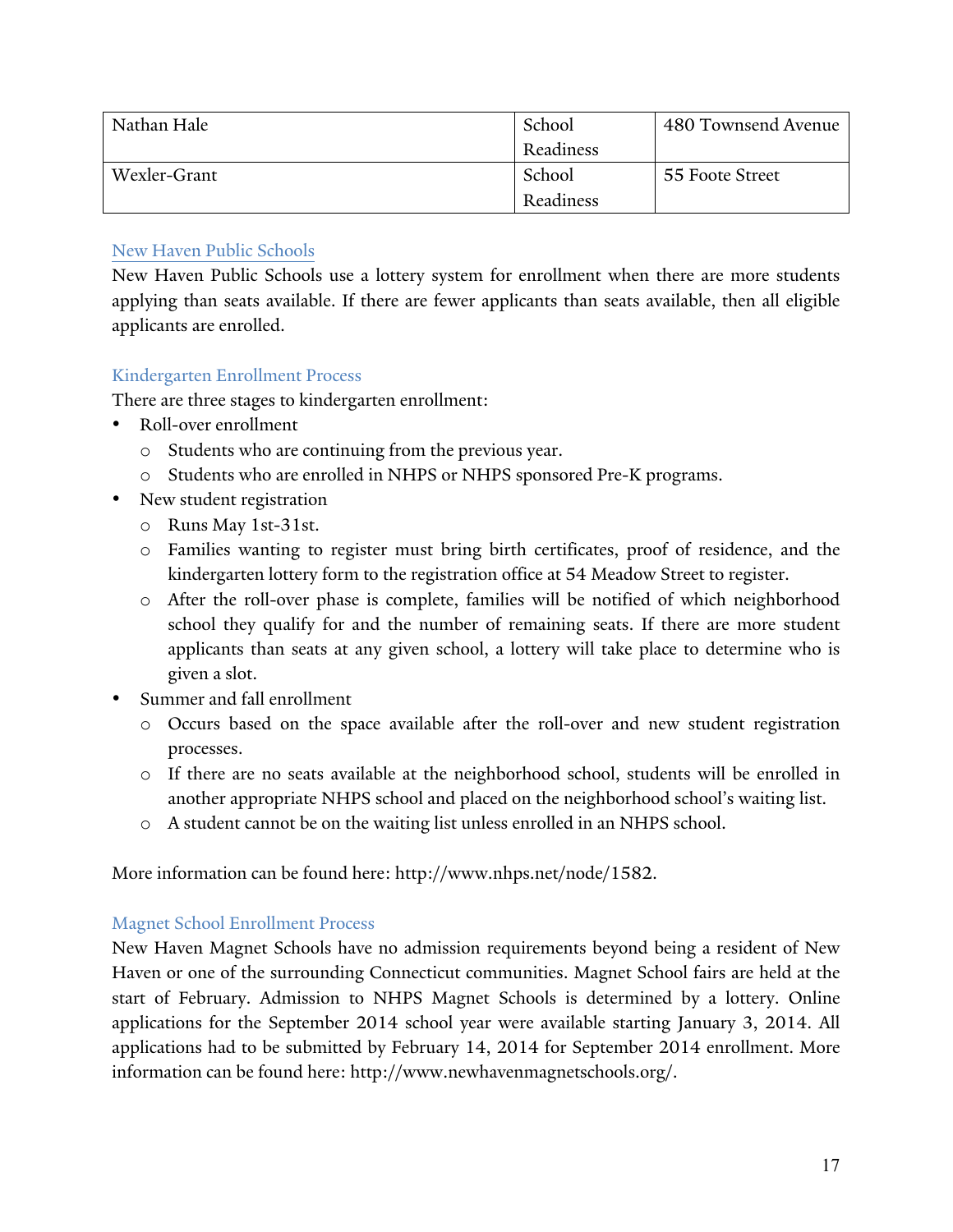#### Private Schools

There are a number of private schools in the New Haven area. Below you will find a list of schools that have had children of YLS students, faculty, and/or staff in attendance. This is in no way a complete list. Because the private schools vary widely when it comes to curriculum and admissions practices, it is best that parents contact each school and speak with them individually.

- Calvin Hill Daycare Center and Kindergarten: 150 Highland St, New Haven, CT
	- $O$  (203) 764-9350
	- o Grades: Pre-K and K
- Leila Day Nurseries: 100 Cold Spring St, New Haven, CT
	- $\circ$  (203) 624-1374
	- o Grades: Pre-K and K
- Cold Spring School: 263 Chapel Street, New Haven, CT
	- $O$  (203) 787-1584
	- o Grades: PK 6
	- o Enrollment: 133 students
- Foote School: 50 Loomis Place, New Haven, CT
	- $O$  (203) 777-3464
	- o Grades: K 9
	- o Enrollment: 483 students
- Hopkins School: 986 Forest Road, New Haven, CT
	- o (203) 397-1001
	- o Grades: 7 12
	- o Enrollment: 710 students
- St. Thomas's Day School: 830 Whitney Avenue, New Haven, CT
	- $O$  (203) 776-2123
	- o Grades: K 6
- Hamden Hall Country Day School: 1108 Whitney Ave, Hamden, CT
	- $O(203) 752 2600$
	- o Grades: Pre-K 12

#### Charter Schools

New Haven also offers families a charter school option. As with private schools, it is best to contact these schools individually to learn more about the programs they offer and their specific admissions processes.

- Amistad Elementary, Middle & High Schools: 130 Edgewood Avenue, New Haven, CT  $O$  (203) 772-7000
- Elm City College Preparatory Elementary School: 407 James Street, New Haven, CT  $O(203) 772 - 7010$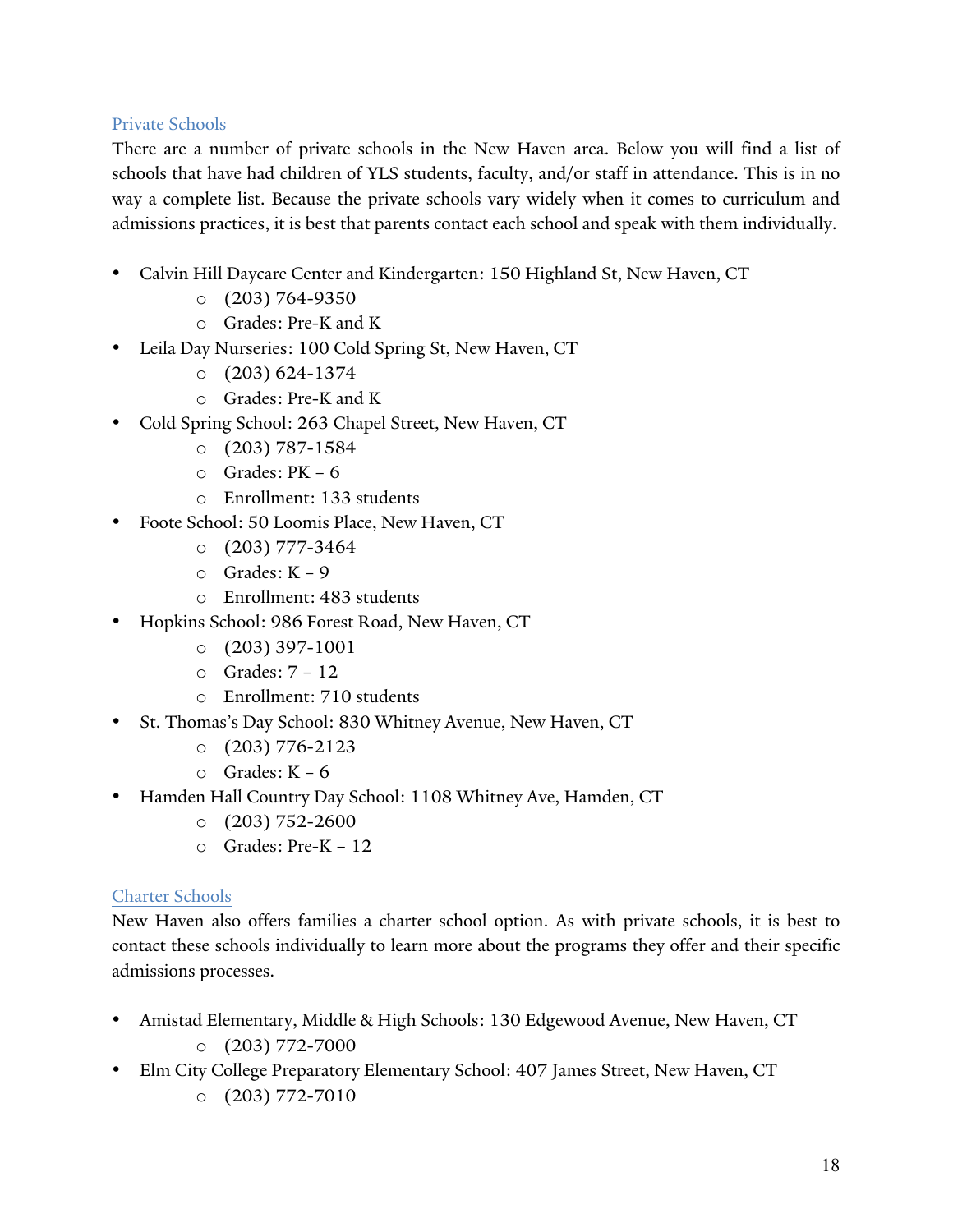- o Grades: K 4
- Elm City College Preparatory Middle School: 794 Dixwell Avenue, New Haven, CT
	- o (203) 772-5332
	- o Grades: 5 8

## d. Resources at YLS: Nursing Areas and Changing Tables

There is a cozy (and private) nursing/lactation room on the third floor of the law school. The room has a fridge, a sink, two curtained private spaces, and chairs outside of the private spaces to wait. To get access to the lactation space (based on your keytag), contact Dean Mike or Director of Student Life Reva Pollack.

Additionally, Yale University boasts a number of nursing spaces: http://www.yale.edu/hronline/worklife/documents/LactationRoomlocationsontheYalecampus May2013.pdf.

The men's and women's bathrooms in the basement of the law school by the Grove Street entrance/dining hall and the bathrooms accessible for people with disabilities on the second floor of the law school (in the Student Commons area) all have changing tables.

## e. Taking Exams as a Pregnant or Parenting Student

#### Scheduling

For the purposes of exams, the Registrar treats pregnancy just like any other medical condition. The law school will not allow you to take exams early as a general rule, but the Registrar will work with students who deliver before completing exams. Keep in mind that determining due dates is not an exact science; babies tend to come out on their own schedule, so it's hard to predict if you'll need accommodation in advance. After 1L fall, if you know you will be due around exam time, it might be helpful to select classes with self-scheduled exams to give yourself more flexibility. Some students also find paper-writing courses easier during pregnancy in order to avoid time-specific stress. To discuss exam timing and pregnancy accommodations, contact the Associate Dean of Student Affairs, Kathleen Overly.

#### Pumping/Nursing

If you are breastfeeding during exam period and you need special accommodations to be able to nurse or pump, contact the Registrar's Office. You may be able to take your exams in the nursing room, or be granted additional time to take the exam.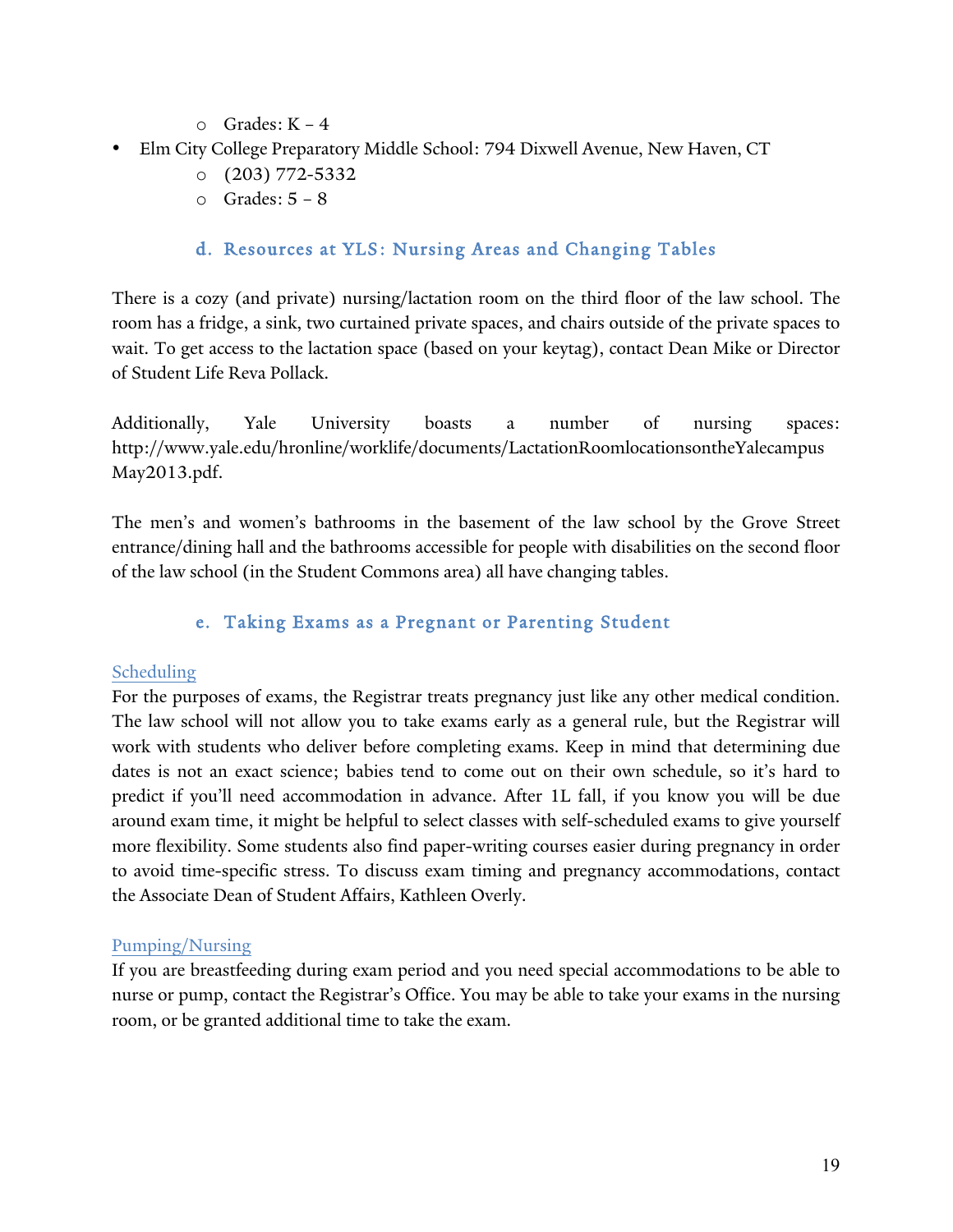#### Childcare

Winter in New Haven can be a beautiful time of year, but for those students with children whose daycares shut down at the slightest flurry, it can also be a time of anxiety. If your child's school or daycare facility closes on the day of your exam, contact the Registrar immediately—do not wait until the exam is over, and do NOT contact your professor! (Many professors grade exams anonymously, so contacting your professor can jeopardize this anonymity.)

It's best to be proactive: only a very severe blizzard will shut down the university (and if the university is open, exams go forward). Sign up for Caregivers on Call (information above), and/or arrange for a family member, friend or fellow parent to be on call if needed, particularly if you're willing to trade off during his/her exam time.

#### Real Exams: the Bar!

If you are pregnant while taking the bar exam, you can (and should) request disability accommodations. For example, one student taking the Maryland bar was granted accommodations like being close to a bathroom; bringing support pillows; bringing water and snacks; using an extra chair to put her feet up on; and taking the exam by herself in a room with her own proctor. Even if other states are less generous, it doesn't hurt to ask for measures that make the experience more tolerable than it otherwise would be.

Similarly, if you are breastfeeding when you take the bar, some states will also accommodate requests to take the exam in a separate nursing/lactation room. Make sure you research in advance any deadlines for requesting such accommodations.

## f. Financial Aid & COAP

Being a parent or becoming a parent can affect financial aid awards and COAP contribution calculations. This general information is meant to serve as a quick resource, but students should

direct all questions to Jill Stone, Director of Financial Aid. Jill sits down with students one-onone to answer questions and to provide information regarding students' major life decisions and how they impact financial aid awards.

Do you have questions about how being a parent (or becoming a parent!) could impact your financial aid and COAP? Contact Jackie Outlaw, Director of Financial Aid: (203) 432-1688 or financialaid.law@yale.edu

#### Financial Aid Awards

When a student has children, each child automatically adds \$5,000 to the student's calculated financial aid budget for the year. The addition of a child typically raises the amount of grant funding a student receives. Childcare costs are also added to the budget. They are calculated depending on the specific childcare arrangements of the student, and add up to \$17,500 to the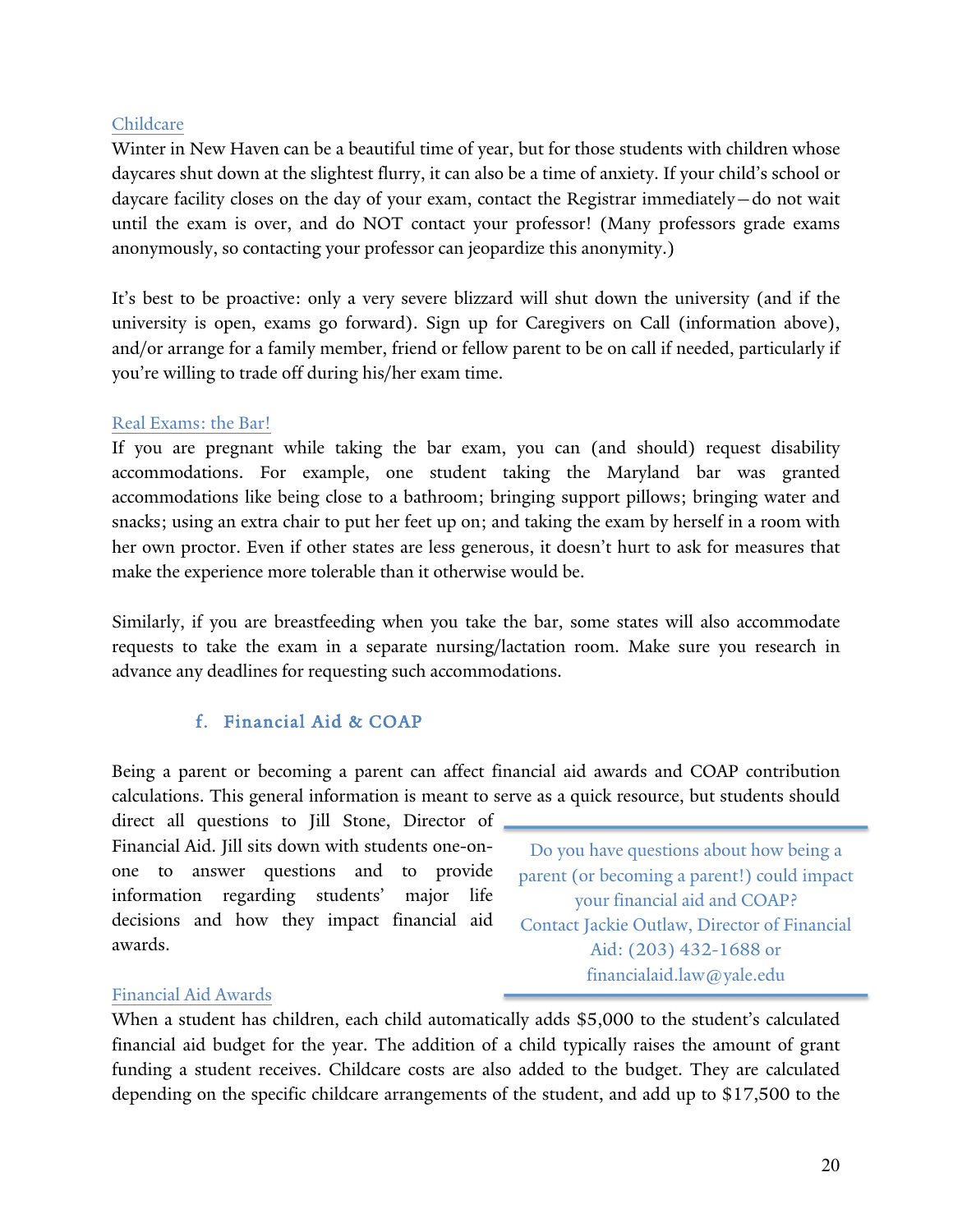budget. Any loans taken out to cover these costs are COAP-eligible (loans taken out to cover childcare costs in excess of \$17,500 are not COAP-eligible).

Any changes to parental status or childcare status should be reported to the Financial Aid Office right away, as they can immediately change the student budget calculation and the expected financial aid award amounts. For instance, if a student or a student's spouse gives birth to a child halfway through the school year, the Financial Aid Office can immediately add a pro-rated amount of the \$5,000 cost of the child to the student's overall financial aid budget, as well as disburse any additional grant funding or loans that may be available to the student as of the next month's financial aid bill.

## **COAP**

If a COAP participant has children, \$8,000 per child is subtracted from the participant's COAP income calculation. Documented childcare costs up to \$17,000 per year are also subtracted from the income calculation. If the spouse of the COAP-enrolled student stays at home to care for children instead of working outside the home, \$17,000 is similarly subtracted from the COAP income calculation.

For married couples in which both spouses are enrolled in COAP, both participants receive half of the deduction for each child and for childcare.

Former students are only eligible for COAP if they are gainfully employed, but COAP provides for a 6-month maternity/paternity leave, even if that leave is unpaid or is not supported by the COAP participant's employer.

For COAP guides and other information, see this website: http://www.law.yale.edu/admissions/finaid\_COAP.htm.

## g. Health Care for Children of YLS Students

For more information on insuring children through Yale Health, see Section 2(c) of this guide (Health Care for Spouses & Partners of YLS Students), which provides information about health insurance generally applicable to all dependents of YLS students. If you have specific questions, contact Yale Health member services at (203) 432-0246 or member.services@yale.edu. Also check out the Yale Health Student Handbook, available at http://yalehealth.yale.edu/understand-your-coverage.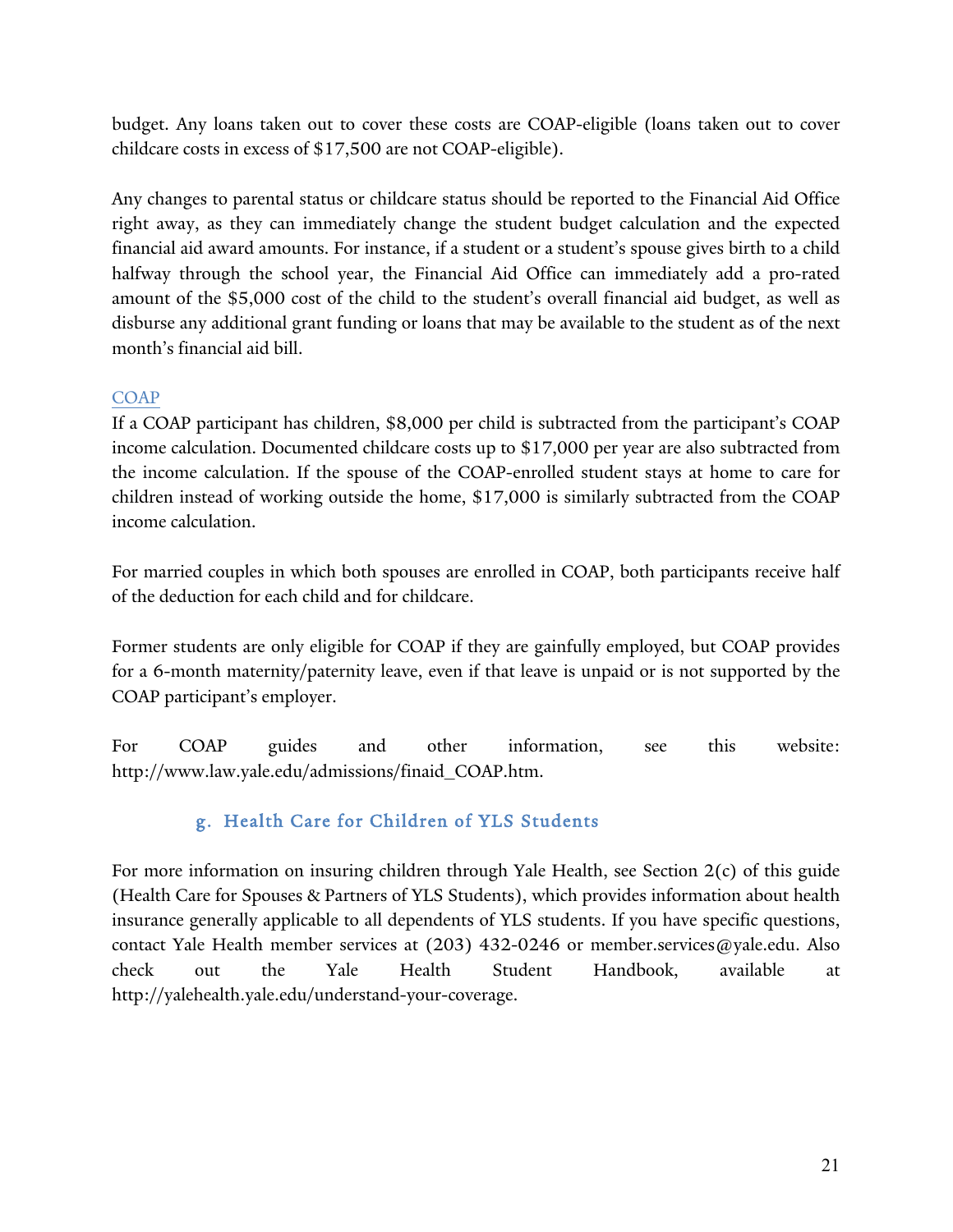#### h. Family Activities in and around New Haven

The greater New Haven area is full of fun activities that are family-friendly! Here's a sampling of excursions, organized roughly by distance from downtown.

- Connecticut Children's Museum: Located at the corner of Orange and Wall Streets, the Connecticut Children's Museum features eight thematic and community-inspired rooms. Check out their website for upcoming exhibits and programs: http://www.childrensbuilding.org/.
- Cherry Blossoms in Wooster Square: Each spring, Wooster Square is blanketed in pink cherry blossom petals. This seasonal must-see also gives you an excuse to check out the farmer's market and famous pizzerias in New Haven's own Little Italy.
- Sleeping Giant State Park: When you tire of East Rock, Sleeping Giant State Park is just a 20-minute drive up Whitney Avenue or I-91. It offers a larger network of hiking trails and views of Connecticut's surprisingly beautiful countryside. After building up an appetite on the trails, grab lunch at Glenwood Drive In, a funky old-timey diner on Whitney Avenue in Hamden.
- Apple Picking: A quintessential New England fall activity, apple picking is also a common small-group bonding event in the first months of 1L. There are many, many places to go for your apple-picking fix: Bishop's Orchards in Guilford, Lyman Orchards in Middlefield, or High Hill Orchard in Meriden are all YLS-student favorites.
- Thimble Islands Cruise: The Thimble Islands, a group of small granite islands off the coast of Branford, were the summer home to American elites in the early 20th century. (This is where William Howard Taft established his "Summer White House.") Today, the best way to visit is to take a boat cruise, operating on weekends from May through October. Even if it's not boat-cruise season, it's worth the drive to Branford just to grab a sandwich at the quaint Stony Creek Market and enjoy the ocean views.
- Hammonasset Beach State Park: On sunny, warm days in September and May, Hammonasset—just 45 minutes up I-95 (Exit 62) in Madison—creates a constant temptation to cut class and chill on the beach. The clean, well-maintained beach is a great place to relax in the sun or swim in the warm waters of the Long Island Sound.
- Durham Fair: Be sure to save the last weekend in September for the Durham Fair! Eat fresh apple fritters, admire the results of the Livestock Costume Contest, and soak up the atmosphere at Connecticut's largest agricultural fair.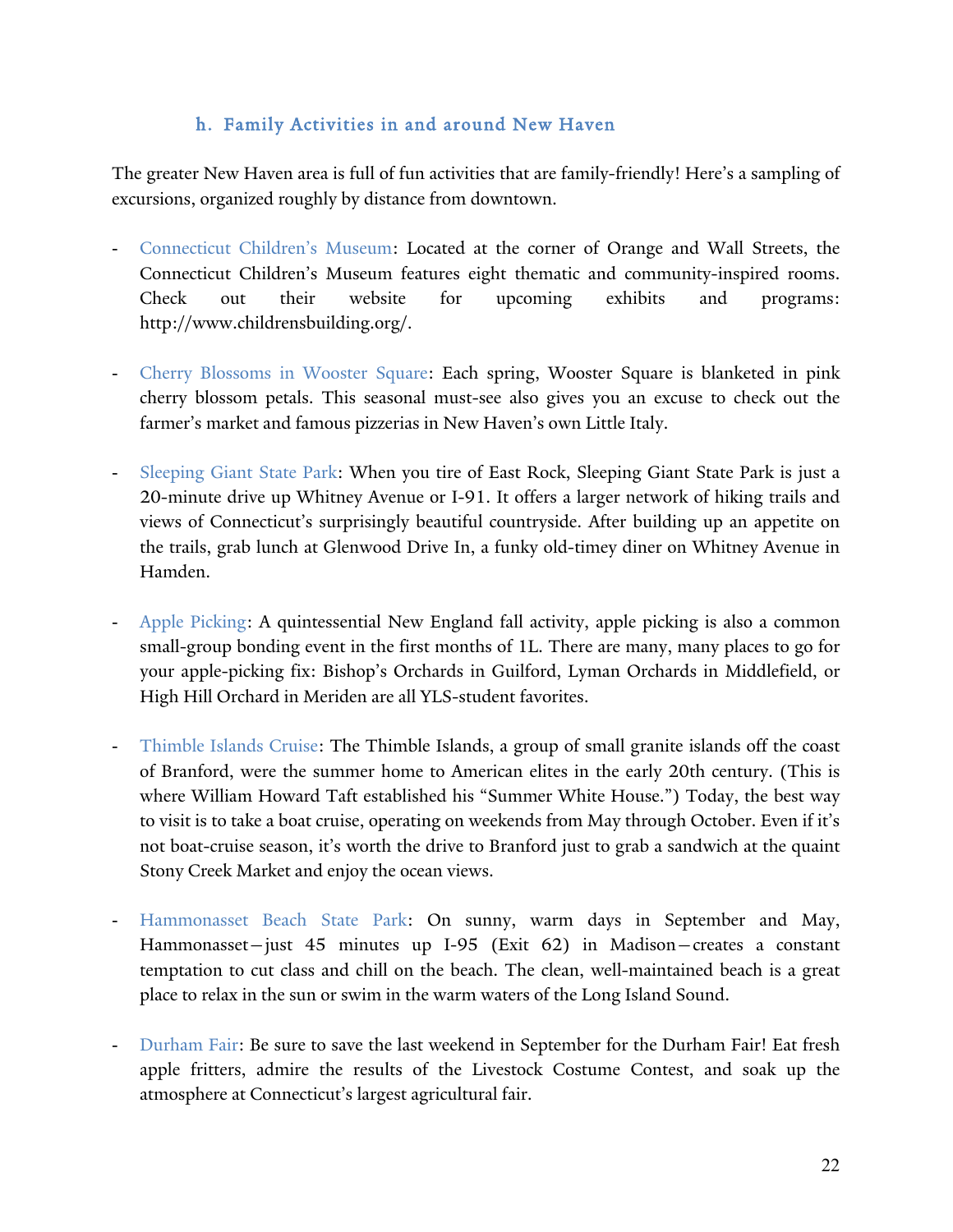Looking for friends to go on excursions with you? Yale Law Women maintains a "Parents & Families" listserv that includes YLS students who consider themselves part of a family as well as partners/spouses of YLS students. To be added to the listserv, contact any member of the current YLW Board, or send an email to ylw@yale.edu.

## i. Long-Distance Parenting

Attending YLS with children and while your significant other resides outside of New Haven presents unique challenges. Here are strategies long-distance YLS parents have found helpful:

- Following the rule of one home + one commuter, rather than trying to split the commute or alternate weekends, has gone well for many YLSers. Splitting a commute (i.e., both partners traveling from a location in between) with a child can be a recipe for disaster – as just one example, when daycare calls to tell you your kid is sick, you need to be able to pick him/her up ASAP, and that's not possible if you're both more than an hour away. Not to mention that two train passes, even for shorter distances, are typically more expensive than one train pass.
- The time commitments of commuting and parenting can mean that activities centered around evenings or weekends may be out, such as the Yale Law Journal (first year editors must complete one evening sourcecite per week), night classes, and Bar Review. Keep this in mind when selecting your activities.
- Taking breaks from school to focus on parenting can actually benefit your studies. When Justice Ginsburg visited, a YLS parent asked her about being a parent during law school. The Justice said that she liked focusing on the intellectual engagement of law school all day, and then going home and just being mom for a few hours before getting back to work—this break made her mind restored and ready for more.

## j. Summers in New Haven

For small beings, kids come with a lot of stuff. Having to truck all of it elsewhere, and then truck it back at the end of the summer, can be a huge pain, not to mention that moving means finding a new daycare arrangement. Throw in a locally-based partner, and the prospect of enjoying all that New Haven has to offer without the pesky undergrads starts to seem even more appealing. Many students with families do in fact choose to stay here for the summer, especially as 1Ls.

See Section 1(g) for information about finding a summer job in New Haven.

## k. Becoming a Parent at YLS

Law school can be a great time to start a family. Especially at YLS, you will be part of a supportive community with many resources (and willing babysitters). Most students who have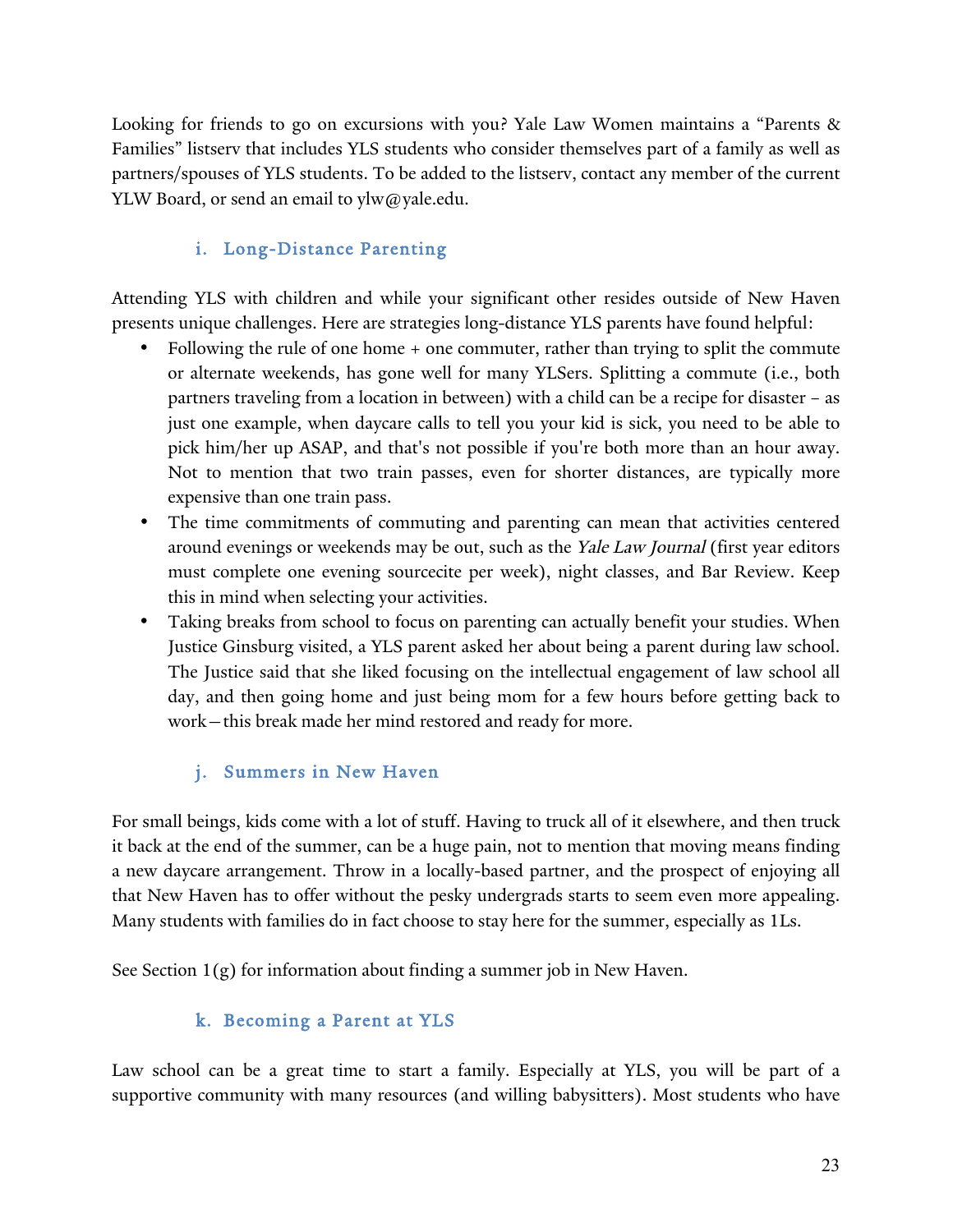been (or are) pregnant at YLS also highlight the incredible flexibility you have to arrange your own schedule (at least, after 1L fall semester). Of course, when or if you choose to have children is a highly individualized decision, but if having a child during law school works for you, YLS is there to support you.

If you or your partner recently found out that you will be starting a family: congratulations! YLS and the broader Yale University have many resources dedicated to pregnant students (and/or students with pregnant partners):

- The university provides resources devoted to pregnancy and childbirth here: https://yalehealth.yale.edu/obstetricsprenatal-patients.
- If you are covered by the Yale Health Plan, check out these health services FAQs: http://yalehealth.yale.edu/faq/pregnancy-0. Yale Health also offers a variety of classes that might be helpful, including breastfeeding, childbirth education with a hospital tour, and pregnancy fitness: http://yalehealth.yale.edu/attend-classes-and-events.
- If you're not covered by the Yale Health Plan, make sure you check with your insurer about what (and which doctors) it covers. If your spouse lives in another city and that's where you want to give birth, it's worth knowing what your insurer's policies are about out-of-network birth emergencies. You should also anticipate an increasing number of doctors' visits toward the end of your pregnancy (even if it's a completely healthy one), so plan your class/travel schedule accordingly.

#### General Advice about Pregnancy and YLS

Just as every woman is different, every pregnancy is different, and it is virtually impossible to predict ex ante whether you'll have morning sickness for three months, all day sickness for six months, or perfect glowing bliss for nine months (okay, the third one is pretty unlikely). All that is to say there's no right answer to which classes you should take or activities you should join while pregnant—it's up to you, based on your health, your preferences, your goals, and your interests. However, it is important not to overload yourself, because pregnancy by itself takes a toll on the body. Associate Dean of Student Affairs Ellen Cosgrove is happy to speak to students about balancing a course-load with an expanding family.

There's also no consensus view on when to inform professors—some students choose to wait until it's apparent; others, particularly those in smaller classes or those who are writing papers with professors, reveal the good news early on.

There is a nursing room on the third floor of the main law school building. The room can only be accessed by students whose keytags have been programmed accordingly, and it includes a fridge, sink, two curtained nursing areas, and some chairs to wait. To get access to the lactation space, contact Dean Mike.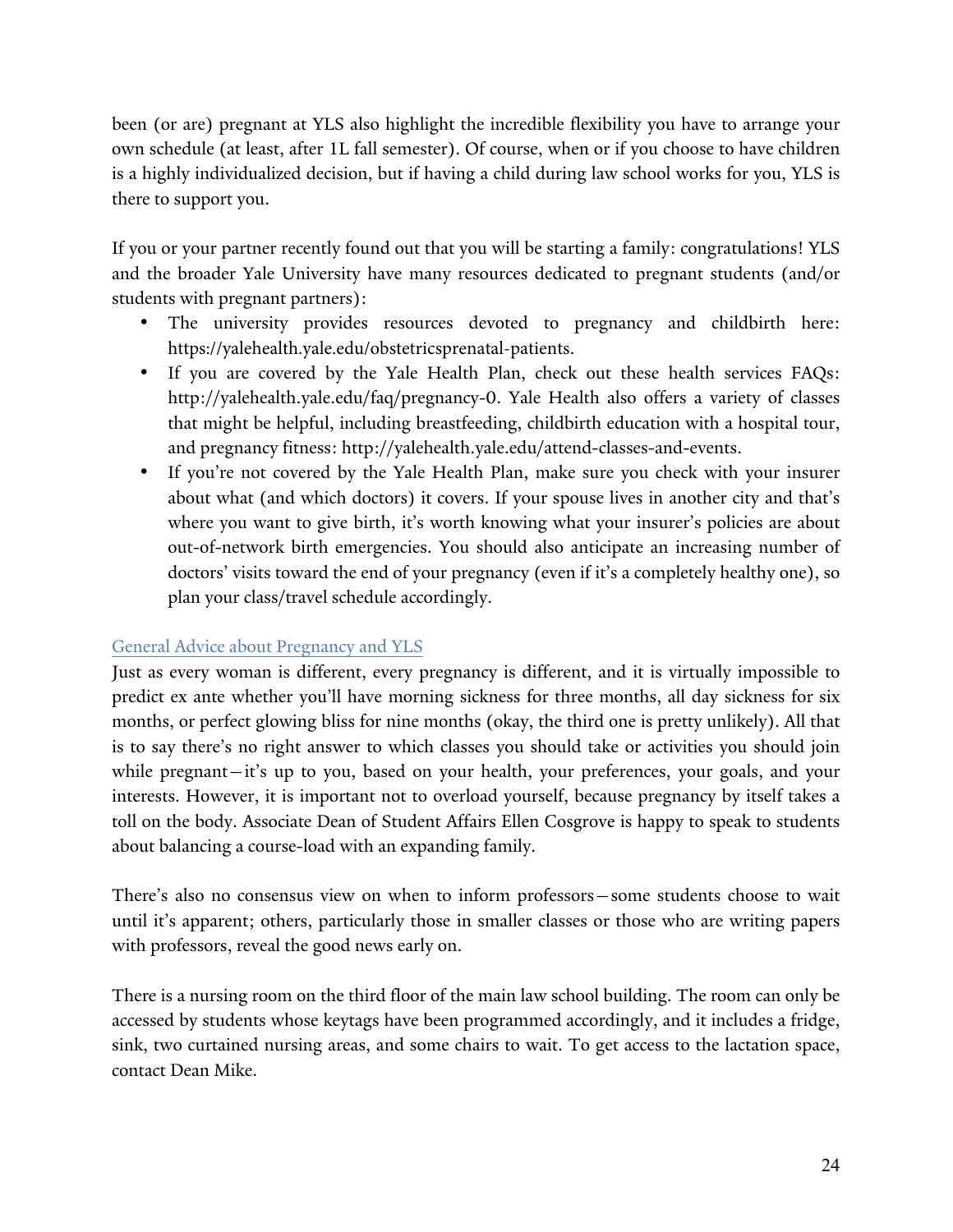#### The First Six Weeks With Your Newborn

The first few weeks of a newborn's life are pretty exhausting—at least for the new parent(s). It's helpful to line up friends and relatives beforehand to cook, clean, or even just relieve you for a few minutes so you can take a shower. If you or the baby end up needing more medical attention, it's also really helpful to have the basics taken care of by others without needing to think about the logistics.

After giving birth, some women experience postpartum depression or the "baby blues". According to the American Psychological Association, 9-16% of women suffer from postpartum depression; a good deal more—maybe even the vast majority of women—experience the "baby blues." If you start to feel anxious, sad, and irritable after the baby is born (and not just from sleep deprivation), and these feelings last more than a few weeks, Yale Mental Health is a great resource. Call (203) 432-0290 to set up an appointment.

#### Breastfeeding

There is a cozy (and private) nursing/lactation room on the third floor of the law school, complete with a mini-fridge to store milk. If you find yourself struggling with pumping (e.g., the baby refuses to take a bottle, or you can't produce enough milk), you can also bring your baby to the law school to nurse in the room. This is obviously much easier if your home or daycare is close to the law school, and you have caregivers who are able to bring the baby to you. To get access to the lactation space (based on your keytag), contact Dean Mike or Director of Student Life Reva Pollack.

Additionally, Yale University has a number of nursing spaces: http://www.yale.edu/hronline/worklife/documents/LactationRoomlocationsontheYalecampus May2013.pdf.

## l. Career Opportunities and Families

#### Law Firm Recruitment

In terms of going through law firm recruitment while pregnant, choosing whether and how to reveal one's family status—including pregnancy—is an individual decision. According to YLS's official Placement Policies and Regulations, all employers that use YLS's services to recruit students must sign off on our Nondiscrimination Policy, which specifically prohibits discrimination on the basis of gender, marital or parental status, sexual orientation, gender identity, or gender expression (among other characteristics). Note that this Nondiscrimination Policy does not bind all potential employers, only those who avail themselves of YLS' Career Services.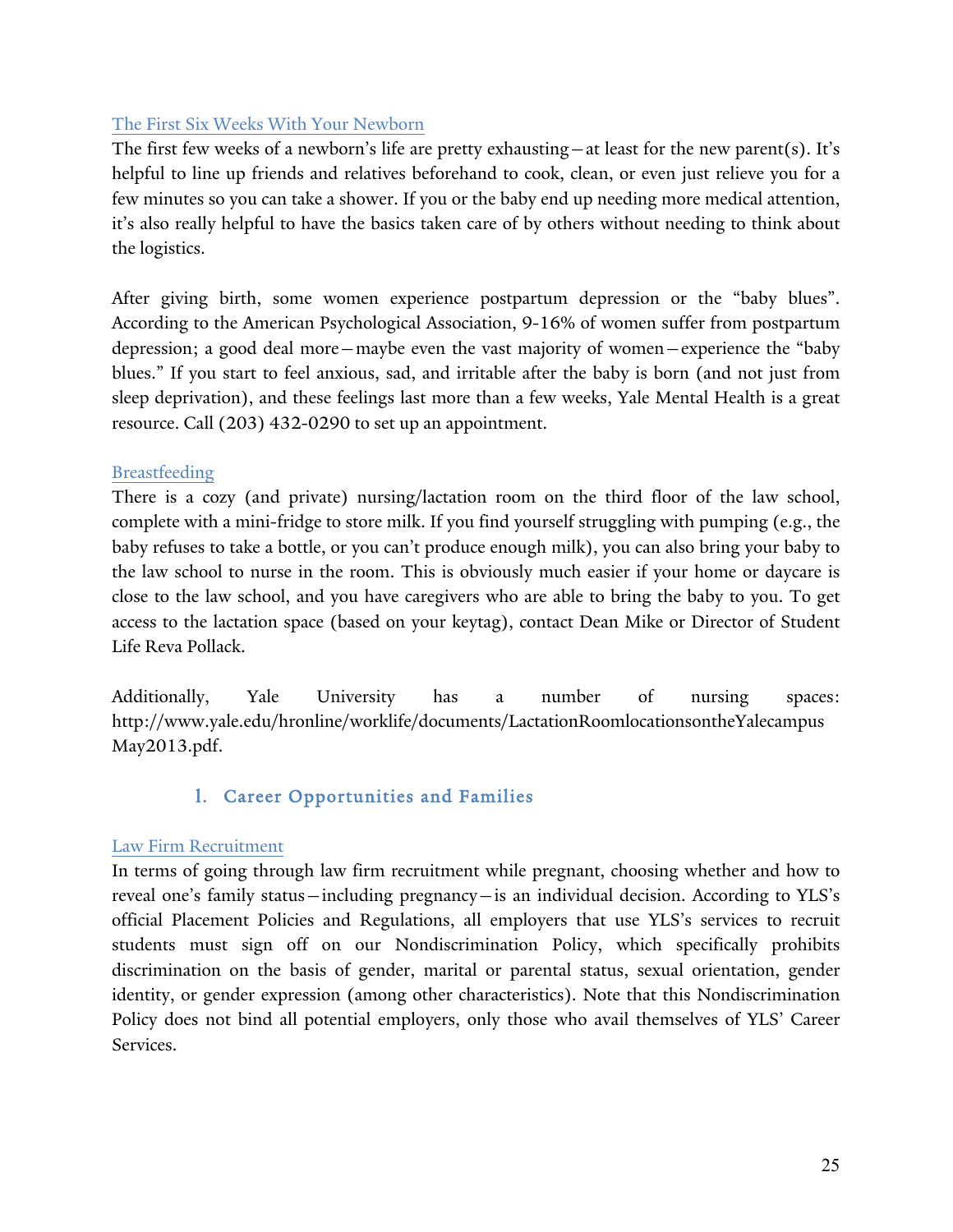Some students are more comfortable talking about their personal lives in the first round of interviews, so as to gauge whether the employer they are considering would be a congenial place for a working parent, to seem more mature, and/or to explain geographic preferences; others opt not to discuss anything beyond their resumes. If you have questions or concerns about interviewing while pregnant or with a family at home, the Career Development Office is happy to provide individualized career counseling to assess your options in light of your goals and objectives.

#### Clerking

You do not have to clerk, and many students with families choose not to, given how disruptive it can be to coordinate a partner's employment and children's schooling for a one-year position. However, many students with families do choose to clerk, and see this "fourth year of law school" as providing additional flexibility compared to law firm life. Just note that federal judges are exempt from liability under federal employment statutes like Title VII. This means that, unlike other employers, they might ask about your personal and family plans in interviews. Judges also might not give you maternity leave—they aren't required to, although some may be more generous (e.g. some judges have said they actively seek pregnant clerks, and one judge with a YLS clerk even allowed her to bring her baby into chambers!).

If you're planning to clerk with a family (or to start a family while clerking), talk to your judge's current and former clerks, and even the judge him/herself. You're better off not getting an offer from a judge who's not comfortable with a parent clerk than having to pretend you don't have kids during your clerkship year. If you have specific questions about your circumstances, the Career Development Office is also happy to provide tailored advice.

#### m. Know Your Rights: Title IX and Pregnant/Parenting Students

Title IX of the Education Amendments of 1972 prohibits discrimination on the basis of sex including pregnancy, parenting, and all related conditions—in educational programs and activities that get federal funding. This means that schools must give all students who might be, are, or have been pregnant the same access to school programs and educational opportunities that other students have. Professors or administrators cannot tell you that you have to drop out of your classes or program or change your educational plans due to your pregnancy.

To comply with Title IX, post-secondary schools must:

- Excuse absences due to pregnancy and related conditions, regardless of the school's absence policy.
- Designate a Title IX Coordinator who should be able to answer questions for you about Title IX and pregnancy. YLS has a designated Title IX coordinator, but students may contact any of the university's Title IX coordinators for assistance. See this website for the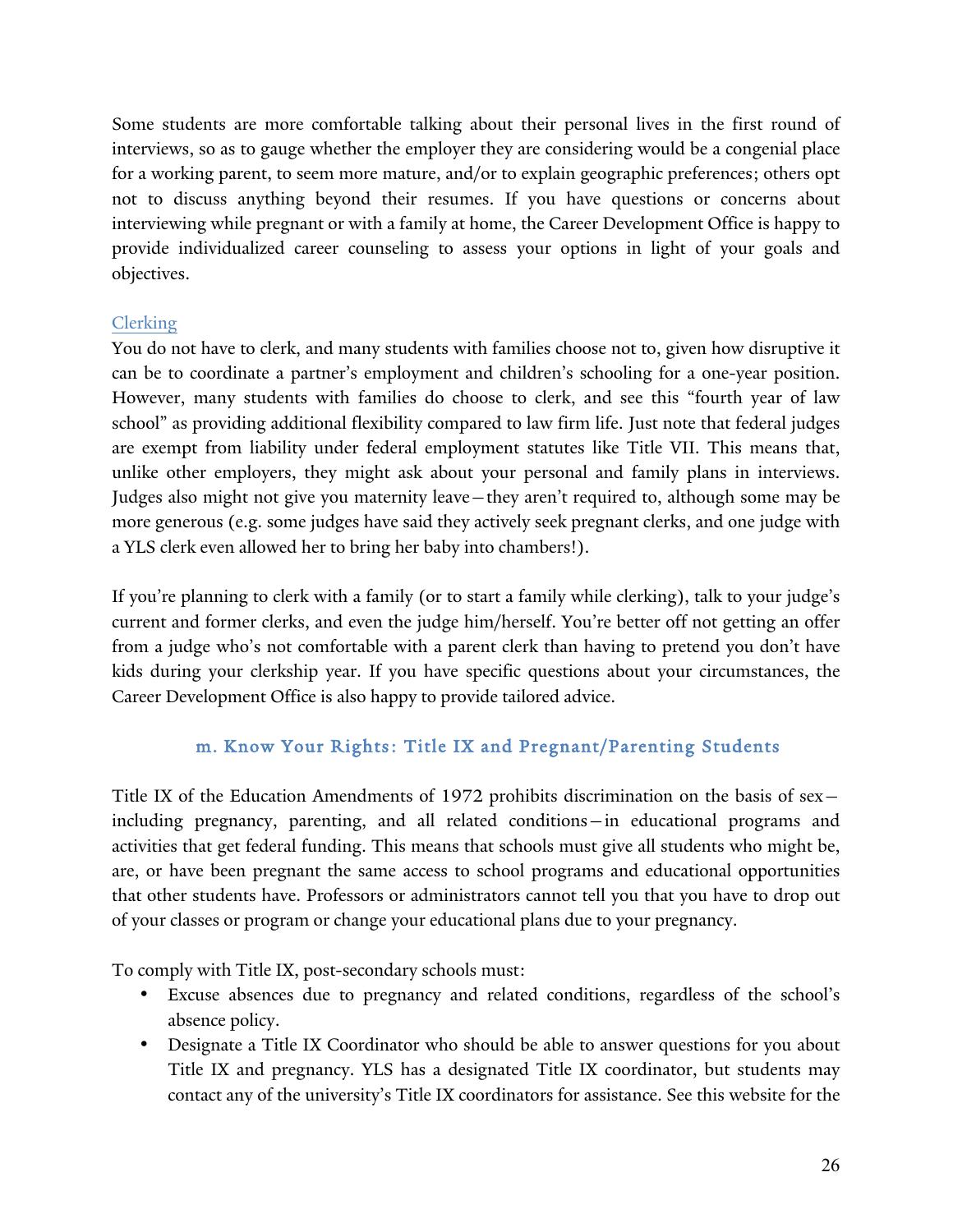most updated list of Title IX Coordinators at Yale: http://provost.yale.edu/titleix/coordinators.

- Not penalize students for pregnancy or related conditions. If a grade is based on class attendance, pregnant students must be given the opportunity to earn back the credit from classes you miss due to pregnancy.
- Permit you to make up work you missed while you were out due to pregnancy or any related conditions (including recovery from childbirth).
- Not retaliate against you for making a complaint about pregnancy harassment or Title IX compliance.
- Not terminate or reduce merit or need-based scholarships based on pregnancy.

For more information, visit this helpful website maintained by the National Women's Law Center: http://www.nwlc.org/resource/pregnant-and-parenting-students-rights-faqs-collegeand-graduate-students.

To make a complaint that Yale University and/or YLS are not in compliance with these legal regulations, contact Associate Dean of Student Affairs Kathleen Overly or a current Title IX Coordinator.

## 4. Pets

Some YLS students arrive in New Haven already having incorporated a furry friend or two into their families, and some students make the leap to pet-parenting during their time at YLS. Whether you already have a dog or cat in your household or whether you are considering making an addition, here are a few resources to help guide your law school pet care.

## a. Pet-Friendly Neighborhoods & Housing

Dog-owning students note that the East Rock and Wooster Square neighborhoods are especially dog-friendly. Both neighborhoods are quieter than downtown, have predominantly residential

streets that are ideal for dog walking, and feature more green spaces, such as each neighborhood's eponymous feature (East Rock Park and Wooster Square's square). Each neighborhood also has an enclosed, off-leash dog park.

The rental options in East Rock and Wooster Square are mostly condos or houses that contain apartment units. These can be hit or miss in allowing pets, but as a whole provide a variety of

## Dog Parks in New Haven East Rock: Yale Divinity School Dog Park

- Located on St. Ronan Street.
- On the Yale Divinity school campus.
- Plenty of parking nearby.

Wooster Square: Union Street Dog Park

- Located at Union Street and Chapel Street.
- Known to have a good-sized crew of playful pups before and after weekday work hours and on Saturday mornings.
- 27 • Plenty of parking nearby.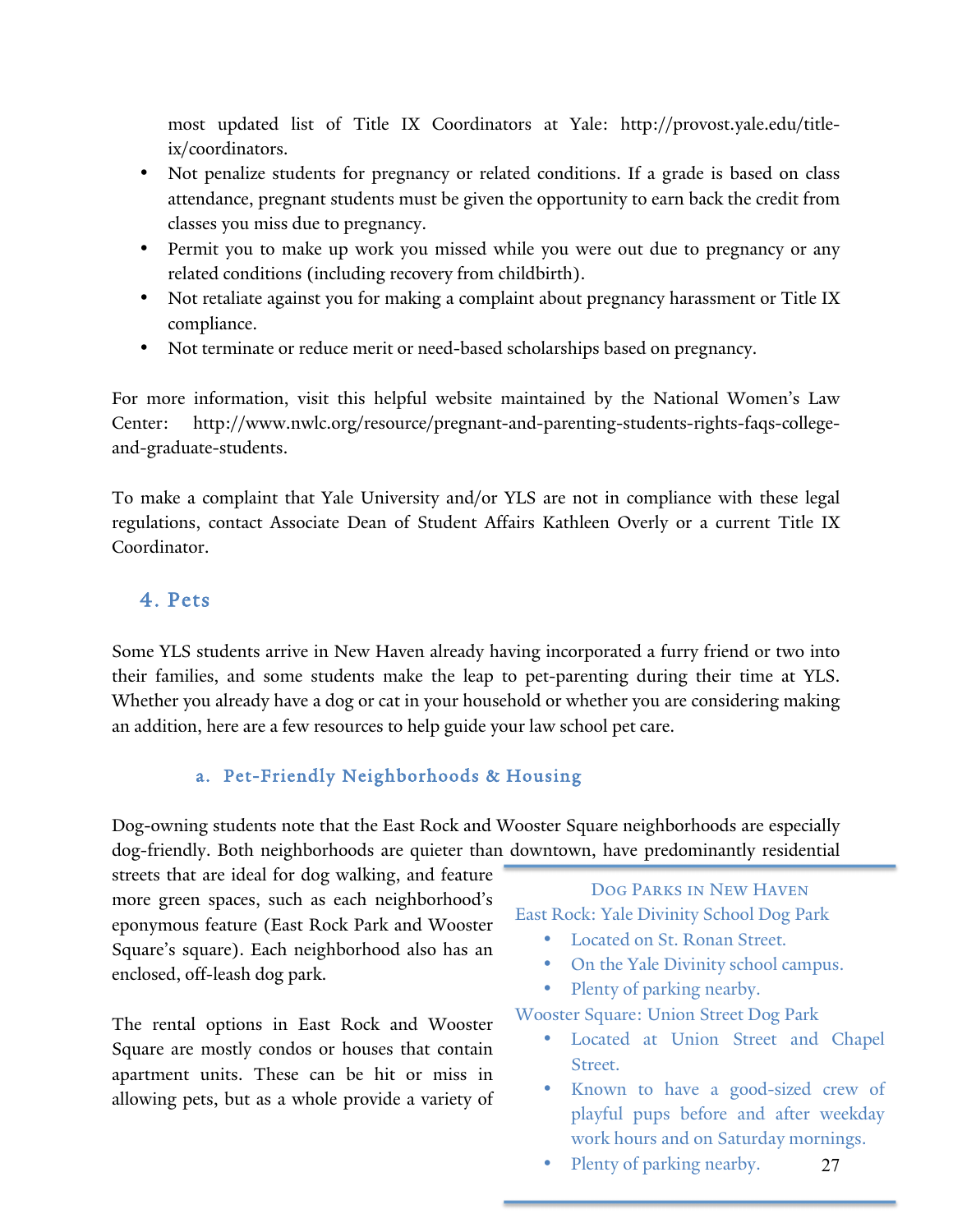pet-friendly options. If looking for this type of housing via Craigslist, realtor listings, or student referrals, allow extra time in your housing search, since you will inevitably encounter apartments or landlords who are not pet-friendly. As for larger apartment buildings, the PMC Property Group manages a few buildings downtown and a building in Wooster Square that allow pets.

## b. Veterinarians and Pet Supplies

The New Haven Veterinary Wellness Center, located on State Street, is highly regarded by several pet-owning law students, and has a helpful, knowledgeable staff and good availability. One dog-owning 2L said that she "can't rave enough!" about this veterinary office. Another option in New Haven used by some students and administrators is the Veterinary Associates of Westville. Further from campus, another option used by law students is the Veterinary Associates of North Branford. The New Haven Central Hospital for Veterinary Medicine, which recently moved to a new facility in North Haven, provides 24-hour emergency veterinary services.

For pet supplies, several students order on Amazon because it is convenient and cheap. There is a Petco and a PetSmart located a short drive up I-91 off exit 9, as well as on the Boston Post Road in Milford/Orange. Pet supplies at the nearby Stop & Shop or Walmart can sometimes be a cheaper option on a student budget.

If you're interested in supporting a local small business, A Dog's Life also has a pet supply store at its Wooster Square location that sells toys, treats, and dog food. Another local option is a booth at the Wooster Square farmer's market that sells homemade dog treats.

## c. Caring for a Pet

Given the busy class schedules and numerous extracurricular commitments of YLS students, managing mid-day pet care can be challenging, especially on a student budget. A few dogowning students note that they are often able to make it home around lunchtime or early afternoon to let their dogs out on days when scheduled school activities last from morning until evening. Having a bike can be very helpful in this regard, as it can significantly shorten the commute to/from YLS.

On especially busy days, some students will take their dogs to A Dog's Life, which is a highlyrated doggie daycare facility located near Wooster Square (a day-long session from 7am to 7pm costs about \$35). If you are interested in using this option, be sure to set up an initial appointment with A Dog's Life before the busy time in the semester hits, as vet records need to be up-to-date, and dogs need to pass an initial evaluation to be accepted for daycare. Hiring a dog walker is another option.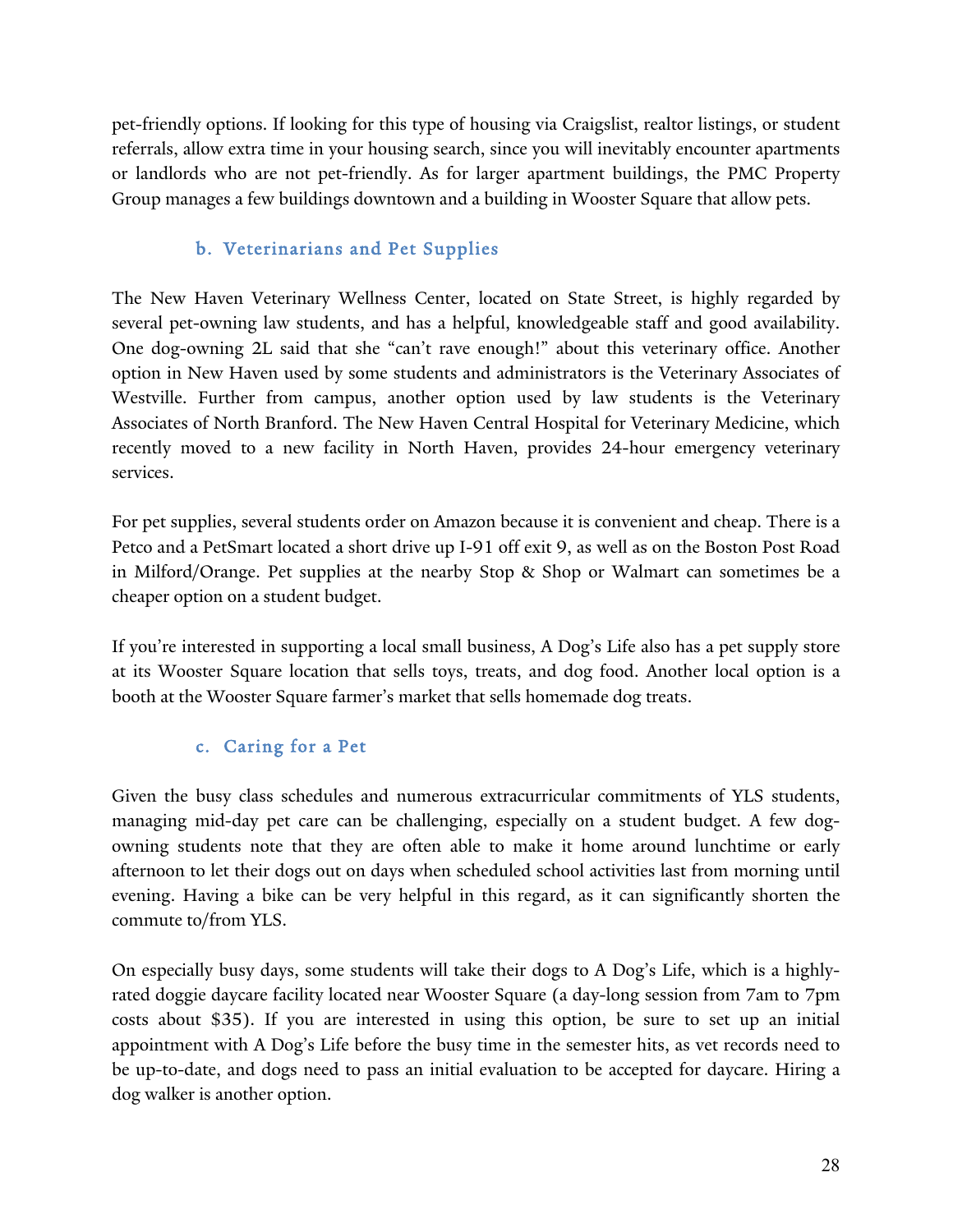Over holidays and school breaks, you can often find other students to dog- or cat-sit for free or a nominal fee. Many students send out requests for dog- or cat-sitters over the all-school listserv (the Wall). Boarding dogs at doggie daycare facilities is another convenient option, although it can be pricey for an extended period of time. A Dog's Life in New Haven and The Barking Lot in Hamden are two such doggie daycare/boarding facilities.

## d. Additional Pet Tips & Activities

Because Connecticut has a lot of ticks, make sure to get your dog on a tick preventative, and get the lyme disease and leptospirosis vaccines when you arrive in town! This is especially important given that there are many fun locations for dog outings in the area. Take a hike in East Rock Park, or go to the beach in Milford!

For current or prospective pet-owners, try not to worry too much about balancing pet care responsibilities with law school life. Several law students have dogs, cats, and other pets, and being a pet-owner is completely doable as a law student. Plus, coming home to pets who are excited to see you can be an effective remedy for law school malaise!